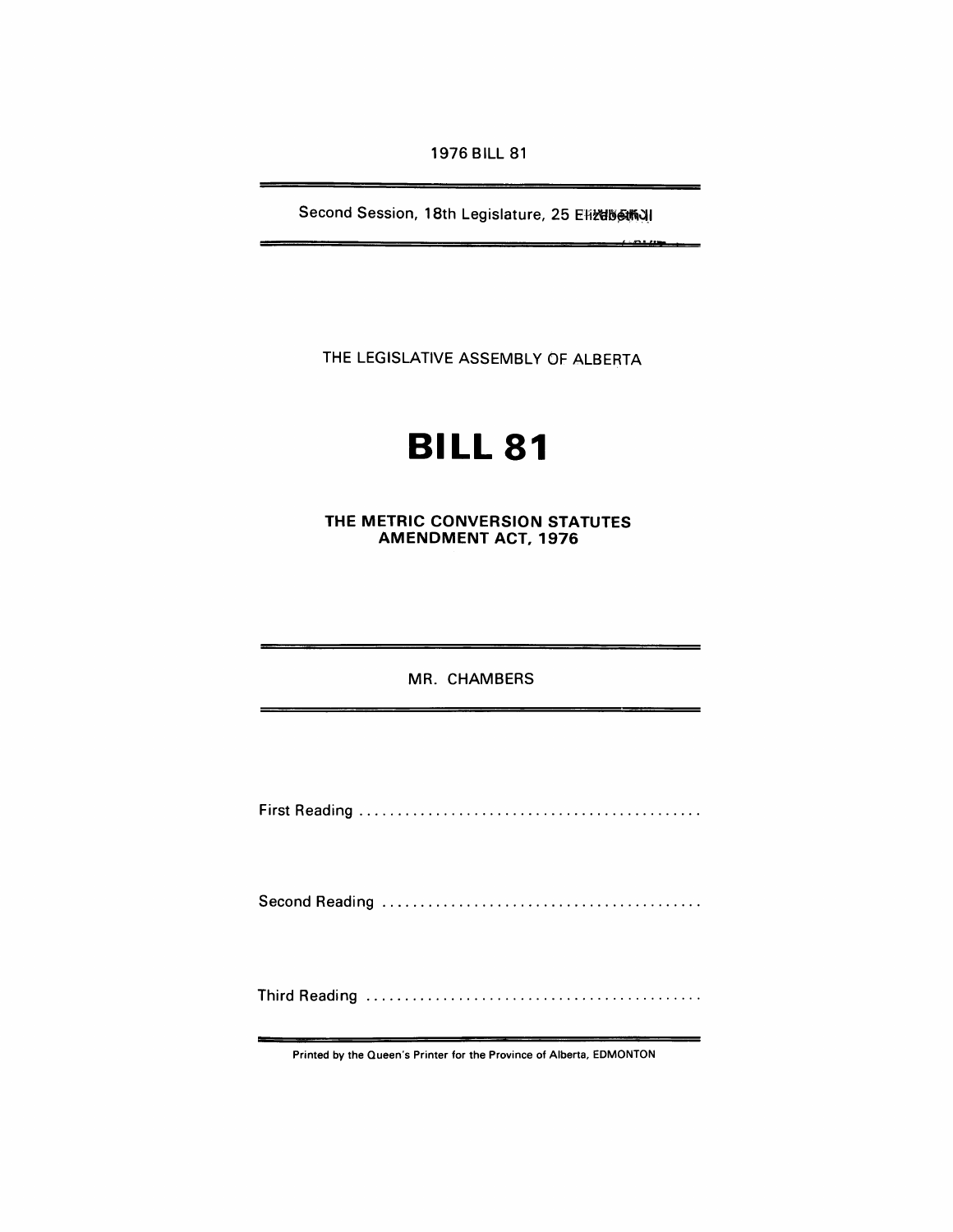Bill 81 Mr. Chambers

# **BILL 81**

# 1976

# **THE METRIC CONVERSION STATUTES AMENDMENT ACT, 1976**

(*Assented to* , 1976)

HER MAJESTY, by and with the advice and consent of the Legislative Assembly of Alberta, enacts as follows:

1. The Acts enumerated in Schedule A are amended in accordance with Schedule A.

2. The Acts enumerated in Schedule B are amended in accordance with Schedule B.

3. This Act comes into force on a date or dates to be fixed by Proclamation.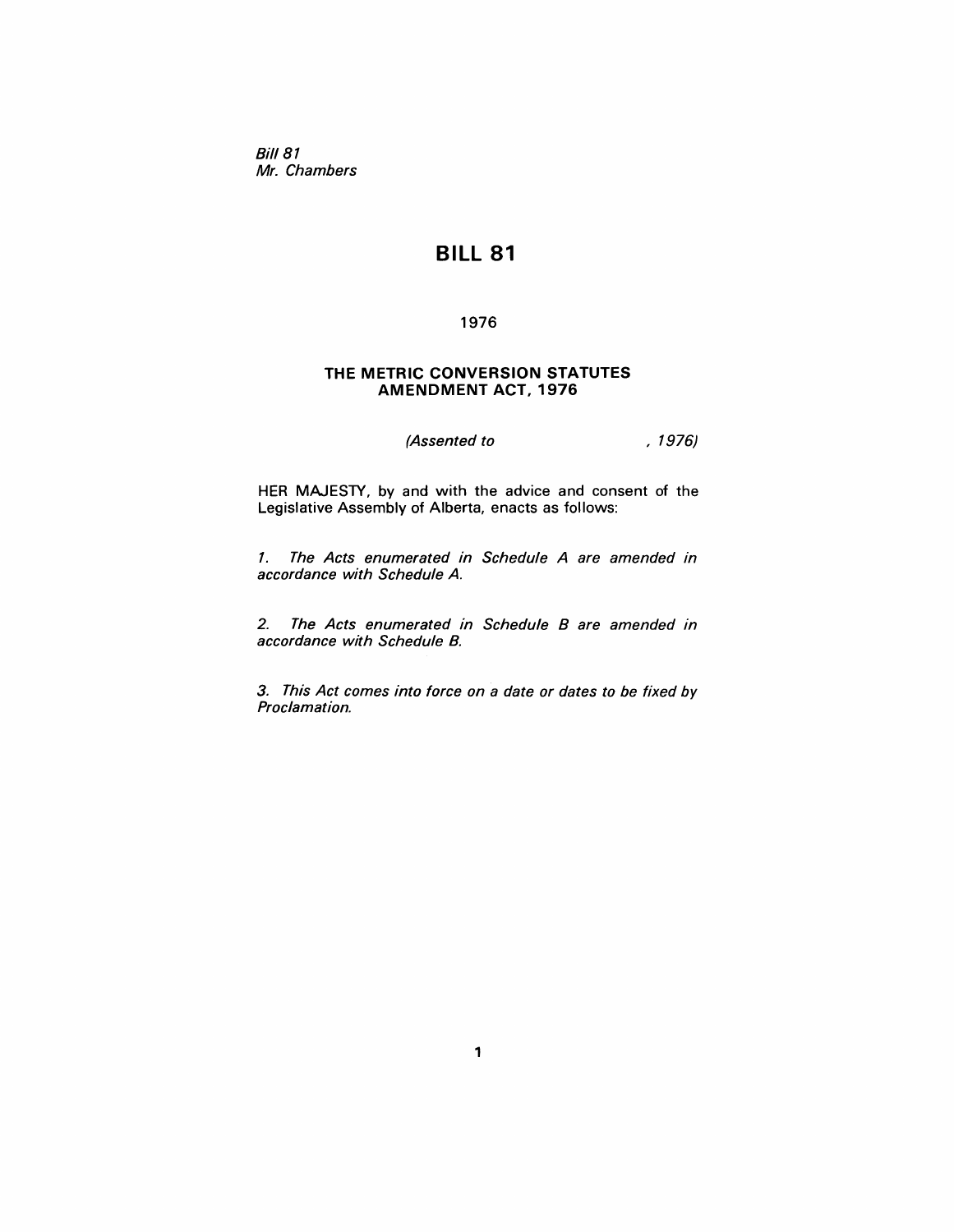**Explanatory Notes** 

1. Schedule A provides for the conversion of units of measurement relating to speed and distance to metric units.

2. Schedule B provides for the conversion of units of measurement relating to land area to metric units.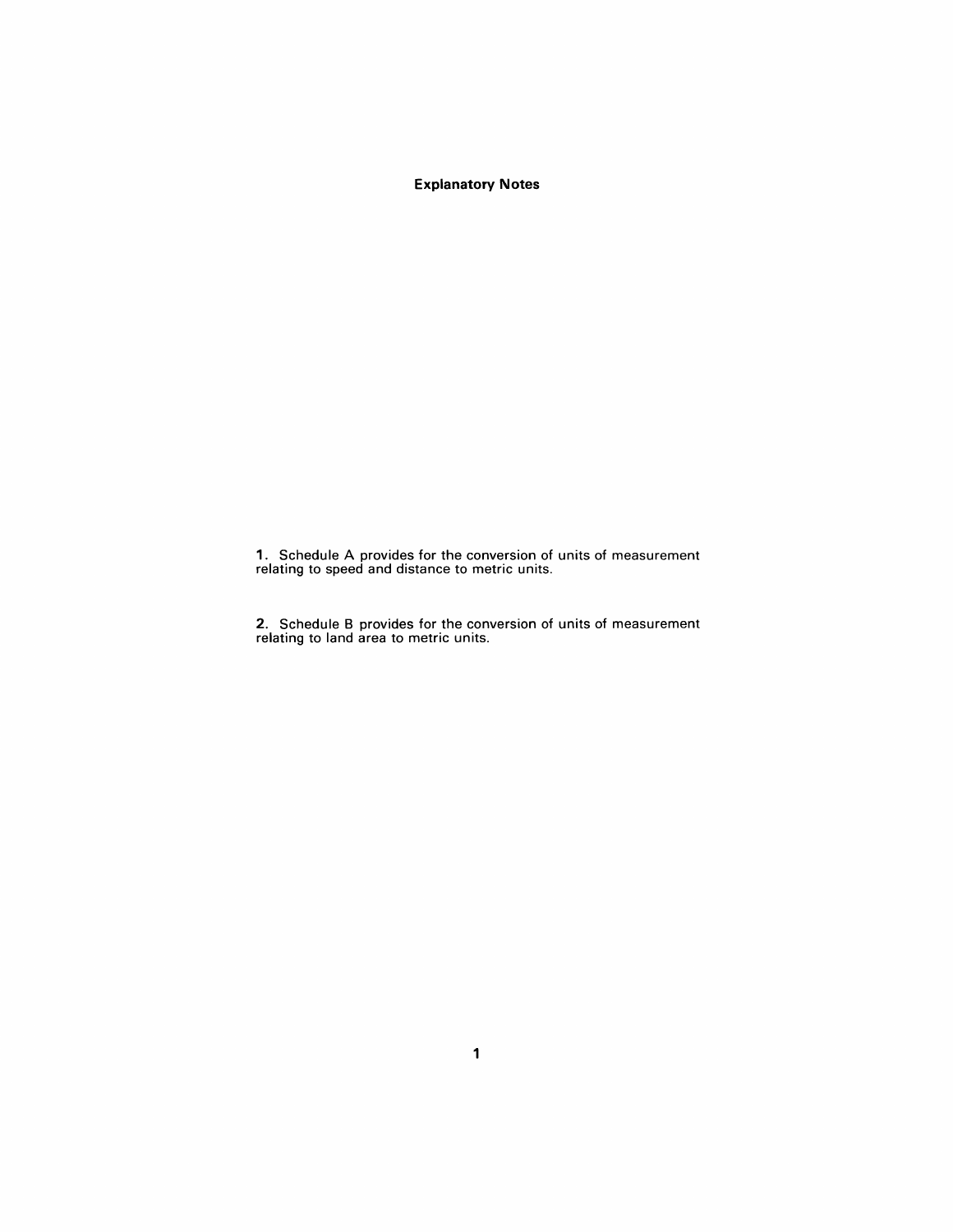# SCHEDULE A

# **SPEED AND DISTANCE**

# THE AGRICULTURAL SOCIETIES ACT (R.S.A. 1970, c.8)

#### Section 6:

The words "twenty-five miles" are struck out and the words "40 kilometres" are substituted.

Section 31, subsection (2):

The words "50 miles" are struck out and the words "80 kilometres" are substituted.

# THE ALBERTA RESOURCES RAILWAY CORPORATION ACT (R.S.A. 1970, c.15)

Section 12, clause (f):

The words "one hundred feet" are struck out and the words "30 metres" are substituted.

# THE ARCHITECTS ACT (R.S.A. 1970, c.22)

Section 21, subsection (1), clause (d), subclause (iii):

The words "30 feet" are struck out and the words "nine metres" are substituted.

# THE CEMETERIES ACT (R.S.A. 1970, c.39)

#### Section 10:

The words "15 feet" are struck out and the words "five metres" are substituted.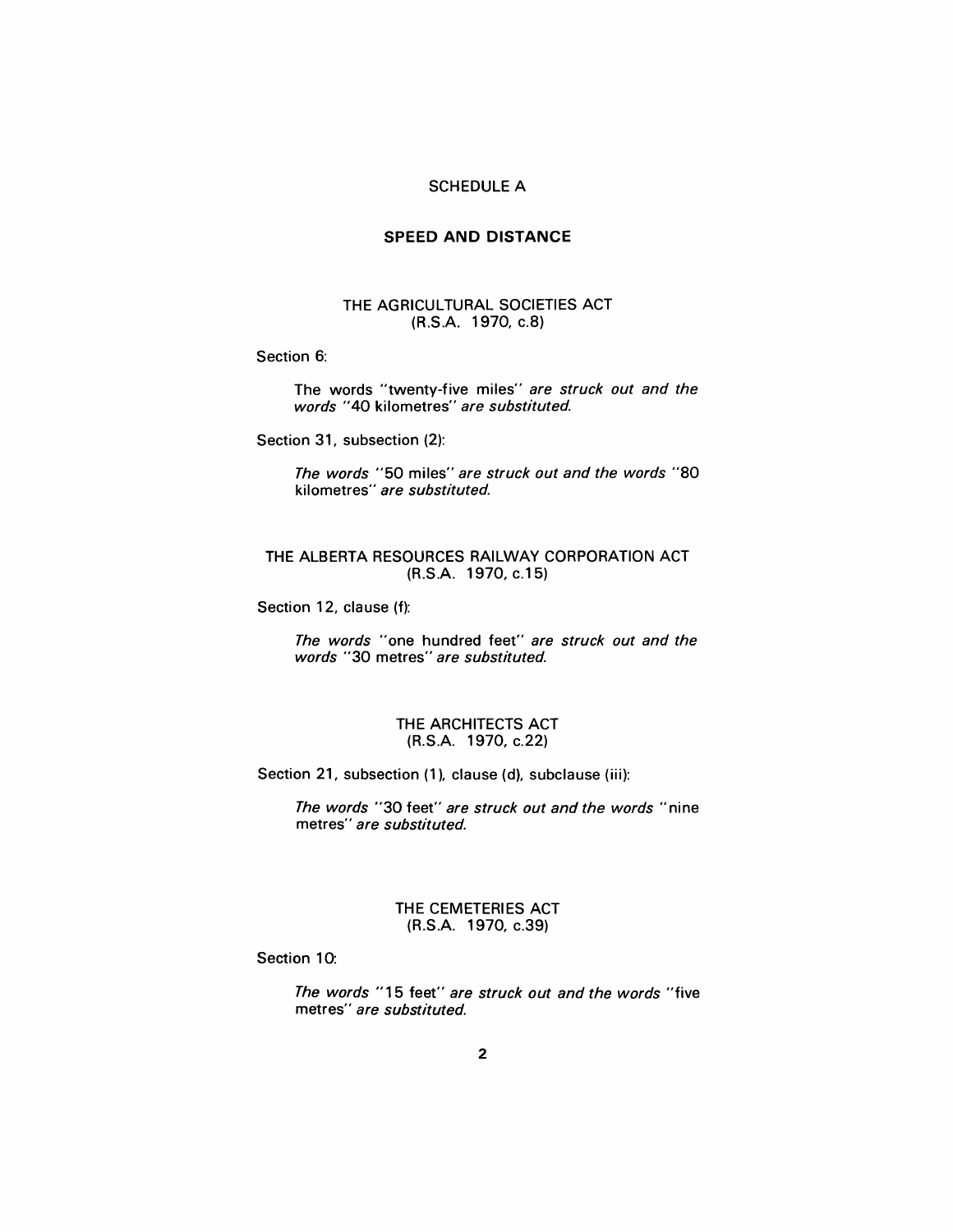THE COAL CONSERVATION ACT (S.A. 1973, c.65)

Section 33, clause (b):

The words "500 feet" are struck out and the words "150 metres" are substituted.

# THE CONTROVERTED ELECTIONS ACT (R.S.A. 1970, c.66)

Sections 8 and 9:

The words "three miles" are struck out and the words "five kilometres" are substituted.

# THE DRAINAGE DISTRICTS ACT (R.S.A. 1970, c.115)

Section 72, subsection (1), clause (a):

The words "twelve feet" are struck out and the words "four metres" are substituted.

Section 145, subsection (2), clause (a):

The words "mileage at the rate of ten cents per mile" are struck out and the words "travel expense at the rate of seven cents per kilometre" are substituted.

# THE EXECUTION CREDITORS ACT (R.S.A. 1970, c.128)

Section 21, subsections (7) and (8) and Schedule, Form C:

The words "three miles" are struck out and the words "five kilometres" are substituted.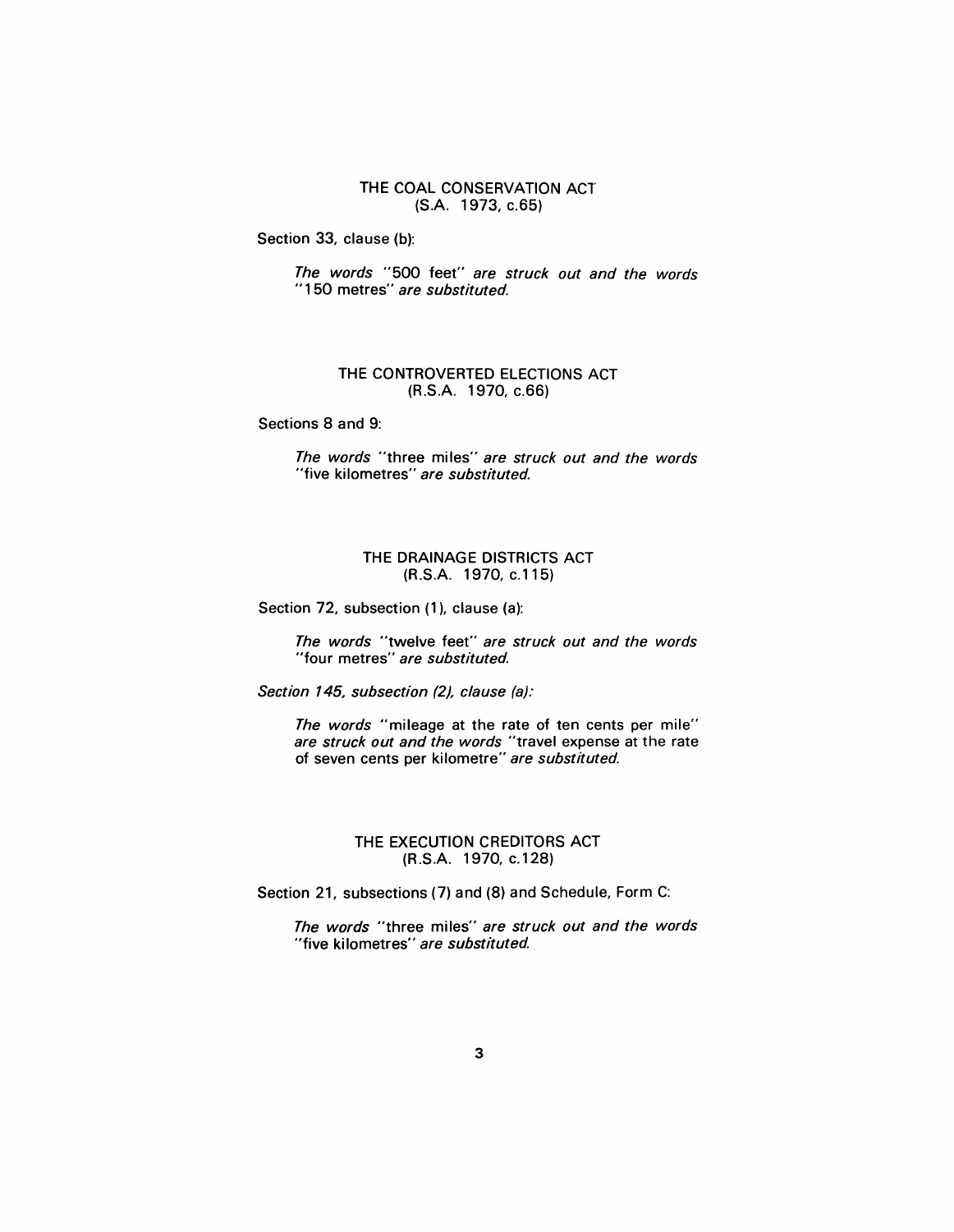# THE FOREST AND PRAIRIE PROTECTION ACT (S.A. 1971, c.36)

Section 11, subsections (2), (3) and (4):

The words "300 feet" are struck out and the words "100 metres" are substituted.

Section 15:

The words "100 feet" are struck out and the words "30 metres" are substituted.

Section 23:

The words "one-half mile" are struck out and the words "one kilometre" are substituted.

Section 38, clause (g):

The words one-half mile" are struck out and the words "one kilometre" are substituted.

#### THE FUR FARMS ACT (R.S.A. 1970, c.154)

Section 10, subsection (3):

The words "fifty feet" are struck out and the words "15 metres" are substituted.

# THE HAIL AND CROP INSURANCE ACT (R.S.A. 1970, c.164)

Section 19, subsection (2):

The words "five miles" are struck out wherever they occur and the words "eight kilometres" are substituted.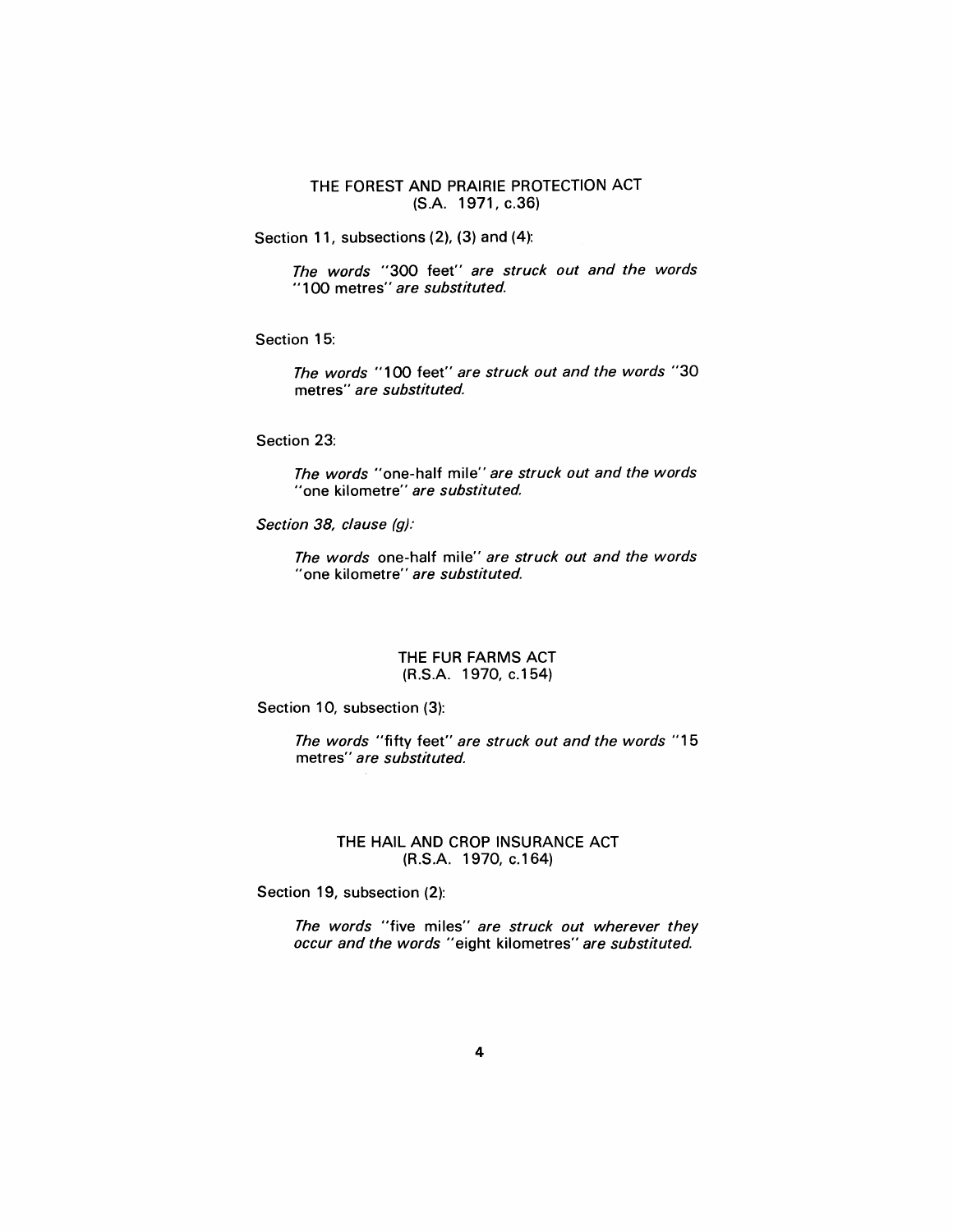THE HIGHWAY TRAFFIC ACT, 1975 (S.A. 1975(2), c.56)

Section 5, subsection (4):

The words "15 miles an hour" are struck out and the words "20 kilometres per hour" are substituted.

Section 12, subsection (2), clauses (a) and (b):

The words "30 miles an hour" are struck out and the words "50 kilometres per hour" are substituted.

Section 12, subsection (3)

The words "60 miles an hour" are struck out and the words "100 kilometres per hour" are substituted.

Section 12, subsection (5):

The words "15 miles an hour" are struck out and the words "20 kilometres per hour" are substituted.

Section 17, subsection (2):

The words "54 inches" are struck out and the words "1400 millimetres" are substituted.

Section 17, subsection (2):

The words "24 inches" are struck out and the words "600 millimetres" are substituted.

Section 18, subsection (2), clause (a):

The words "350 feet" are struck out and the words "100 metres" are substituted.

Section 18, subsection (2), clause (b):

The words "100 feet" are struck out and the words "30 metres" are substituted.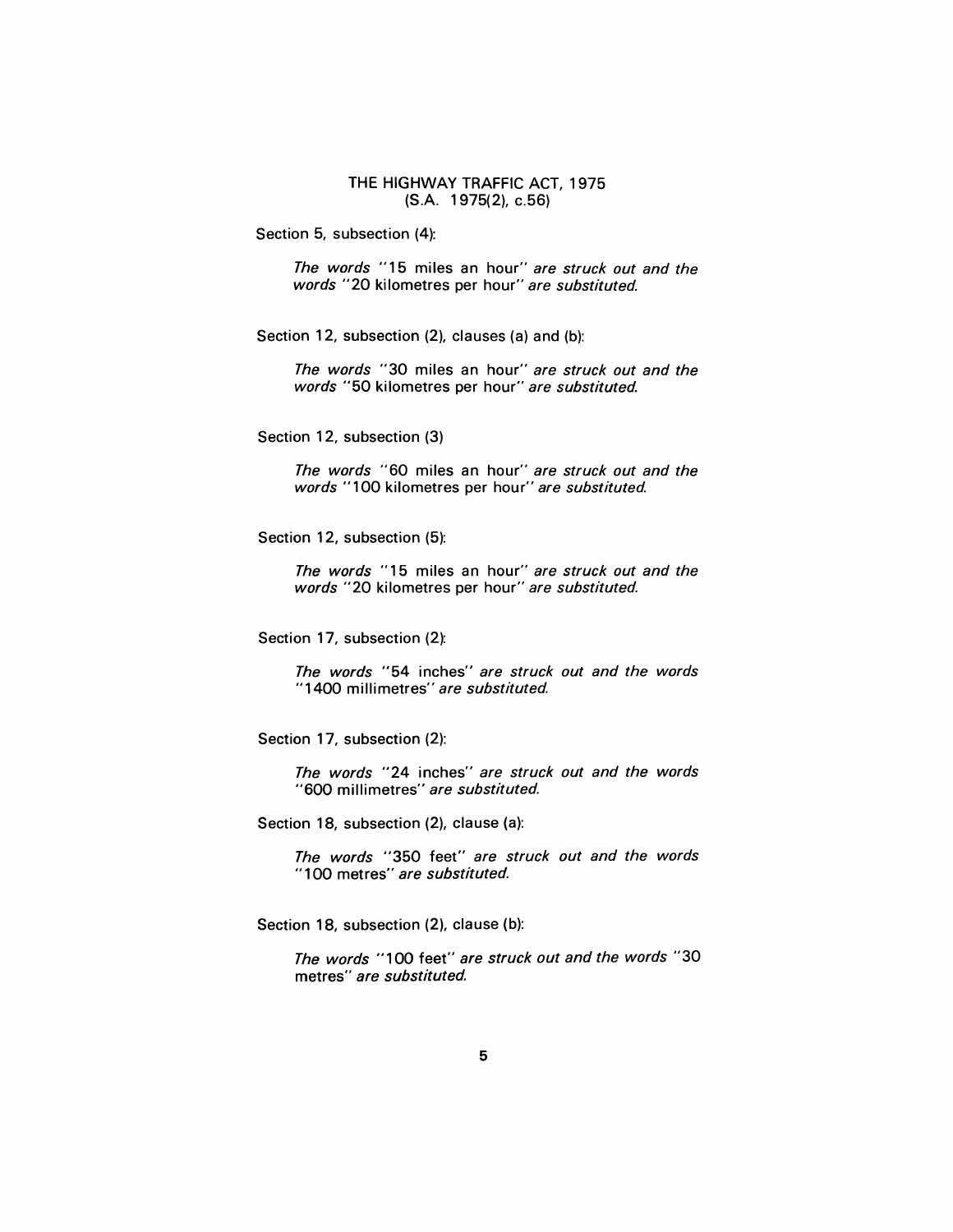Section 20, subsection (2), clause (a):

The words "25 feet" are struck out and the words "10 metres" are substituted.

Section 20, subsection (2), clause (a):

The words "five inches" are struck out and the words "165 millimetres" are substituted.

Section 20, subsection (2), clause (b):

The words "75 feet" are struck out and the words "25 metres" are substituted.

Section 20, subsection (2), clause (b):

The words "42 inches" are struck out and the words "1.2 metres" are substituted.

Section 20, subsection (3):

The words "200 feet" are struck out and the words "60 metres" are substituted.

Section 22, subsection (3), clause (a):

The words "100 feet" are struck out and the words "30 metres" are substituted.

Section 22, subsection (3), clause (a):

The words "25 miles" are struck out and the words "40 kilometres" are substituted.

Section 22, subsection (3), clause (b):

The words "200 feet" are struck out and the words "60 metres" are substituted.

Section 22, subsection (3), clause (b):

The words "25 to 35 miles" are struck out and the words "40 to 60 kilometres" are substituted.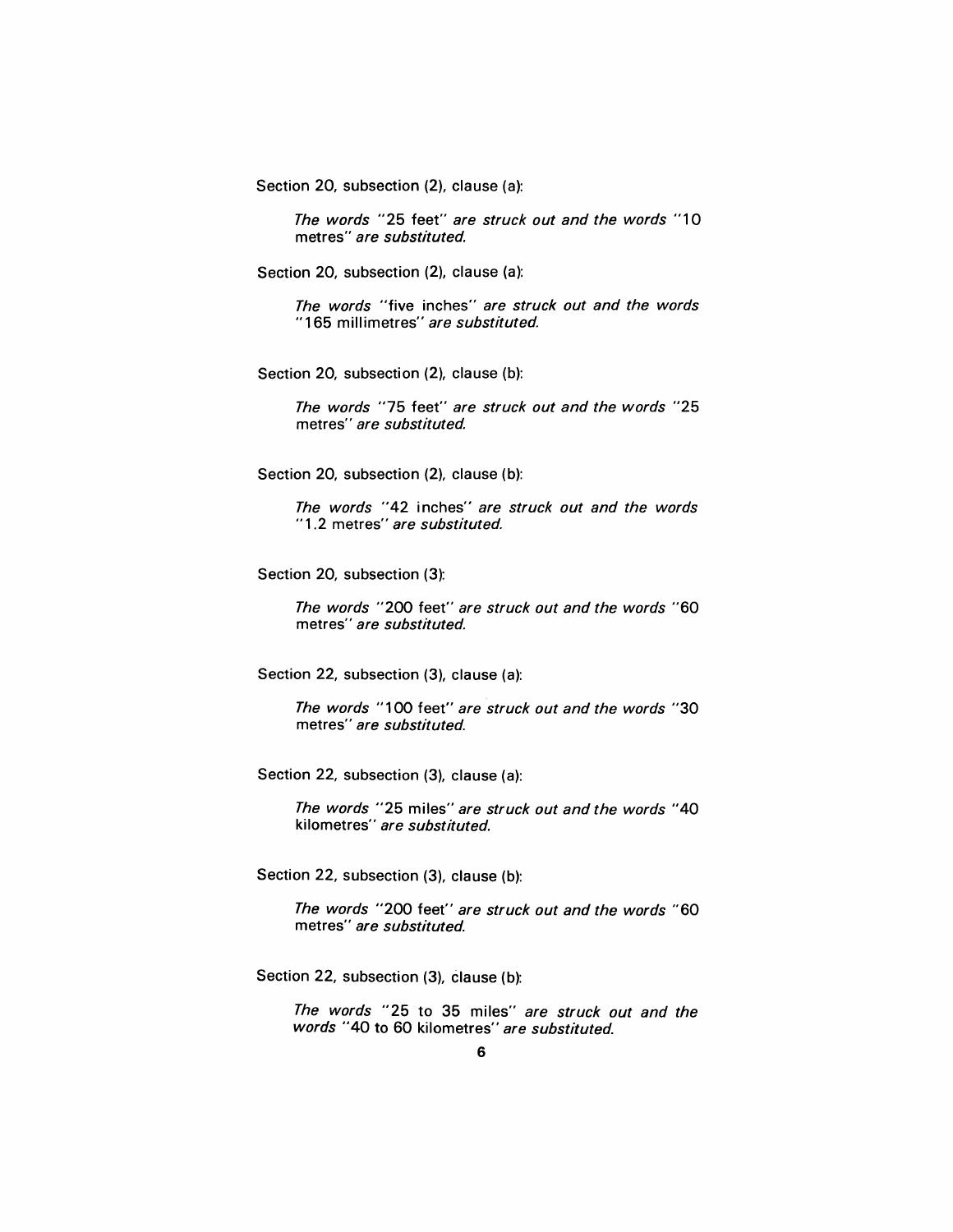Section 22, subsection (3), clause (c):

The words "300 feet" are struck out and the words "100 metres" are substituted.

Section 22, subsection (3), clause (c):

The words "35 miles" are struck out and the words "60 kilometres" are substituted.

Section 22, subsection (5):

The words "25 feet" are struck out and the words "10 metres" are substituted.

Section 23, subsection (5):

The words "500 feet" are struck out and the words "150 metres" are substituted.

Section 23, subsection (5):

The words "72 inches" are struck out and the words "1850 millimetres" are substituted.

Section 23, subsection (5):

The words "20 inches" are struck out and the words "500 millimetres" are substituted.

Section 23, subsection (6):

The words "72 inches" are struck out and the words "1850 millimetres" are substituted.

Section 23, subsection (6):

The words "20 inches" are struck out and the words "500 millimetres" are substituted.

Section 23, subsection (7):

The words "50 feet" are struck out wherever they occur and the words "15 metres" are substituted.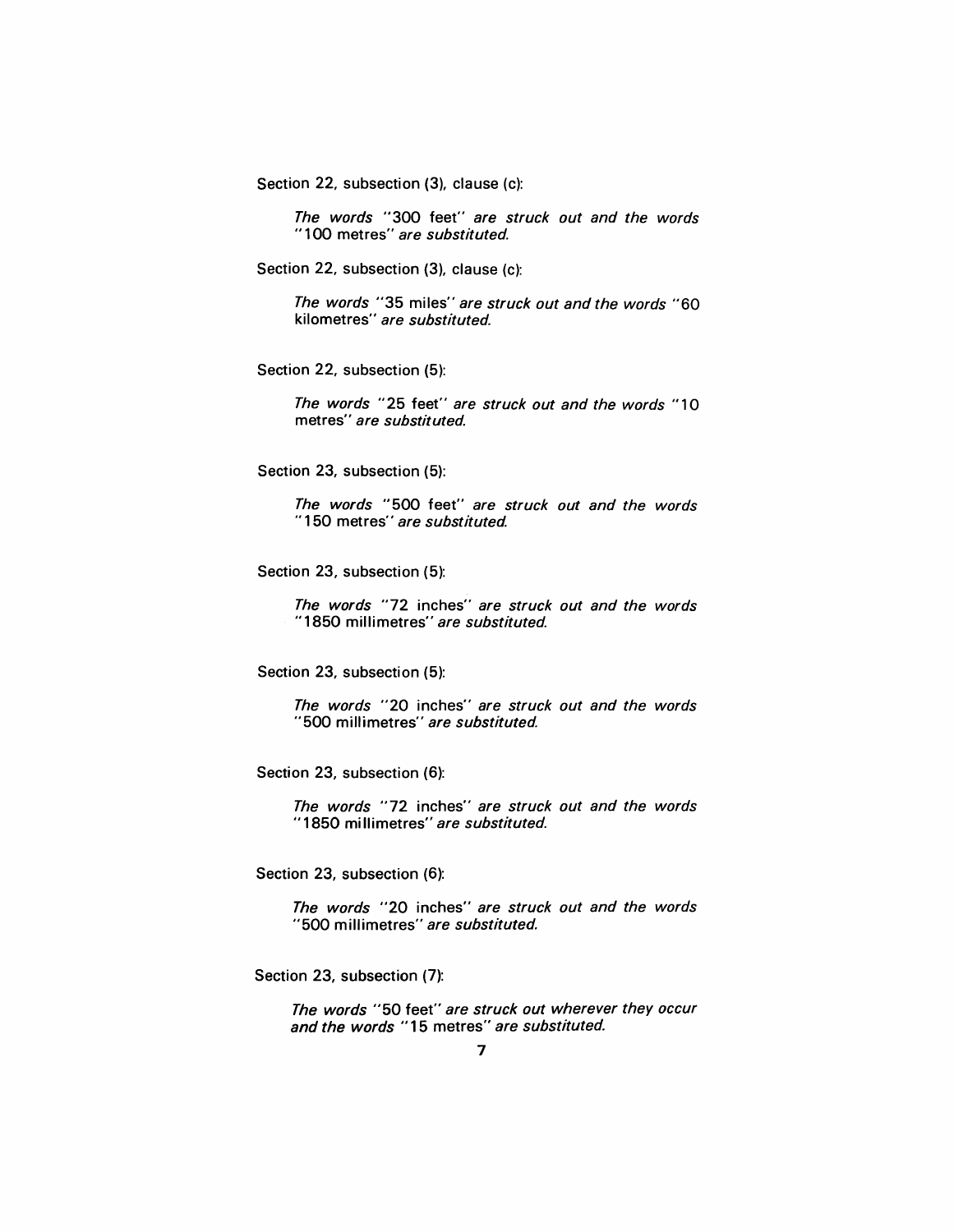Section 24:

The words "five feet" are struck out and the words "1.5 metres" are substituted.

Section 24, clause (b):

The words "12 inches" are struck out and the words "300 millimetres" are substituted.

Section 26, subsection (2):

The words "100 feet" are struck out and the words *"30*  metres" are substituted.

Section 29, subsection (3), clauses (a) and (b):

The words "100 feet" are struck out and the words *"30*  metres" are substituted.

Section 31, subsection (2):

The words "75 feet" are struck out and the words "25 metres" are substituted.

Section 32, subsection (1):

The words "16 inches" are struck out and the words "400 millimetres" are substituted.

Section 32, subsection (4):

The words "75 feet" are struck out and the words "25 metres" are substituted.

Section 34, subsection (3), clause (a):

The words "40 feet" are struck out and the words "12 metres" are substituted.

Section 34, subsection (3), clause (c):

The words "20 miles an hour" are struck out and the words "30 kilometres per hour" are substituted.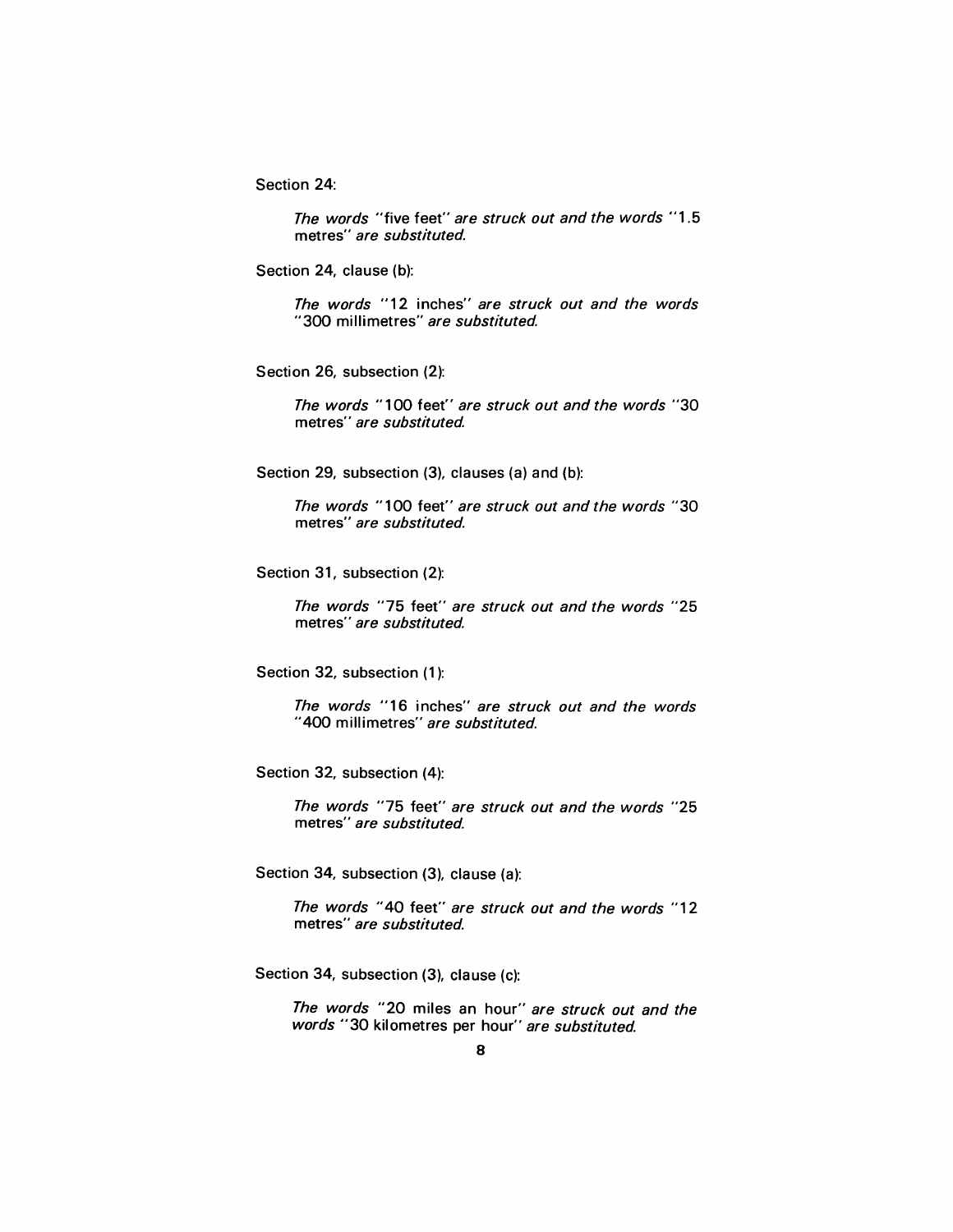Section 34, subsection (4), clause (a):

The words "30 feet" are struck out and the words "10 metres" are substituted.

Section 34, subsection (4), clause (c):

The words "20 miles an hour" are struck out and the words "30 kilometres per hour" are substituted.

Section 34, subsection (5), clause (a):

The words "55 feet" are struck out and the words "16 metres" are substituted.

Section 34, subsection (5), clause (c):

The words "20 miles an hour" are struck out and the words "30 kilometres per hour" are substituted.

Section 52, subsection (1), clause (a):

The words "60 miles an hour" are struck out and the words "100 kilometres per hour" are substituted.

Section 52, subsection (1), clause (b):

The words "50 miles an hour" are struck out and the words "80 kilometres per hour" are substituted.

Section 52, subsections (2) and (3):

The words "30 miles an hour" are struck out and the words "50 kilometres per hour" are substituted.

Section 52, subsection (5):

The words "50 miles" are struck out and the words "80 kilometres" are substituted.

Section 54, subsection (2):

The words "25 miles" are struck out and the words "40 kilometres" are substituted.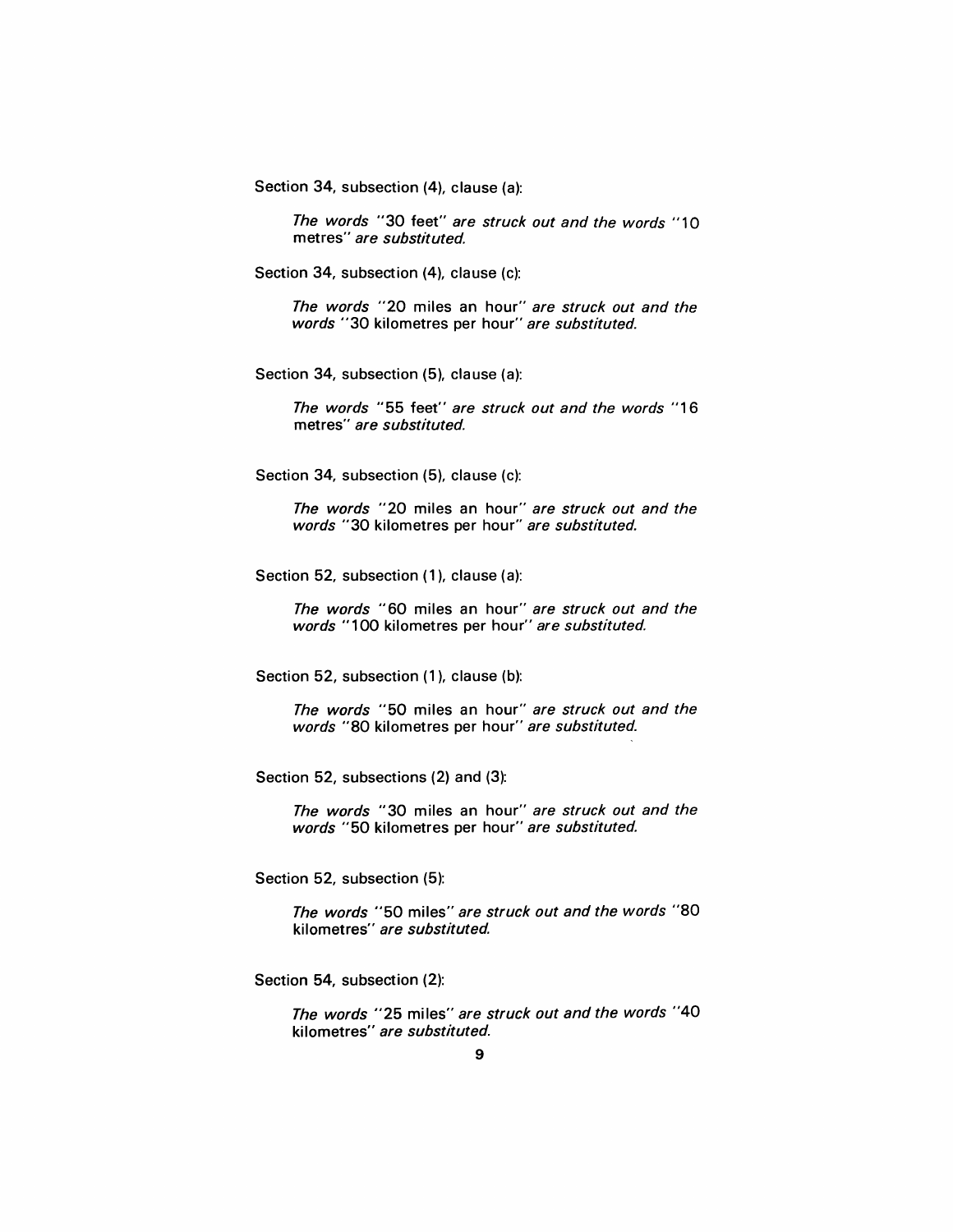Section 54, subsection (3), and subsection (4), clause (a):

The words "20 miles" are struck out and the words "30 kilometres" are substituted.

Section 54, subsection (4), clause (b):

The words "25 miles" are struck out and the words "40 kilometres" are substituted.

Section 65, subsection (1), clause (c):

The words "1 00 feet" are struck out and the words "30 metres" are substituted.

Section 71, subsection (4):

The words "50 feet" are struck out and the words "15 metres" are substituted

Section 72, subsection (5):

The words "50 feet" are struck out and the words "15 metres" are substituted.

Section 74, subsection (2):

The words "500 feet" are struck out and the words "150 metres" are substituted.

Section 79, subsection (2), clause (c):

The words "10 feet" are struck out and the words "three metres" are substituted.

Section 80, clause (a):

The words "10 feet" are struck out and the words "three metres" are substituted.

Section 86, subsection (1), clause (c):

The words "1500 feet" are struck out and the words "500 metres" are substituted.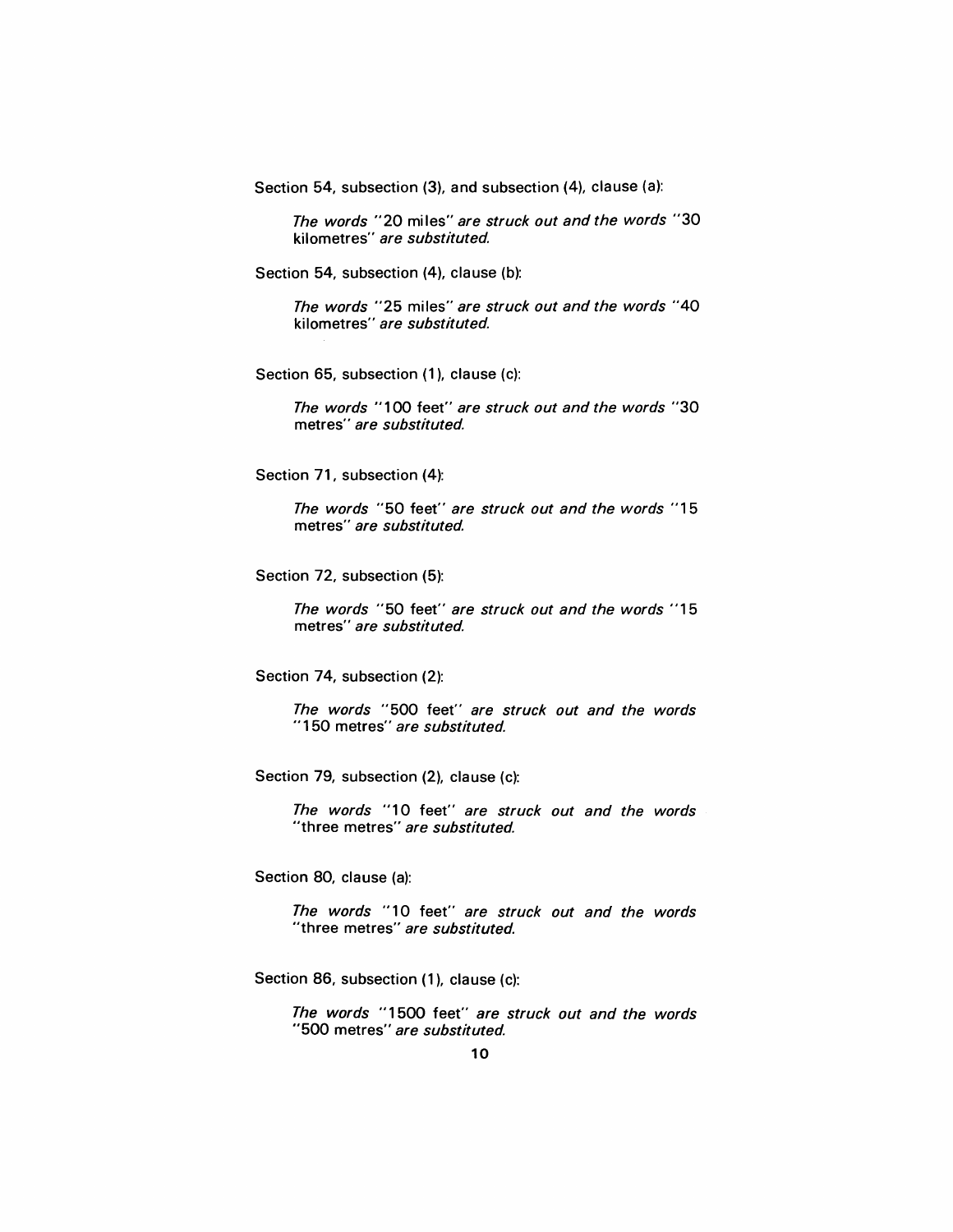Section 86, subsection (1), clause (e) and subsection (3), clause (a), subclause (i):

The words "15 feet" are struck out and the words "five metres" are substituted.

Section 86, subsection (3), clause (a), subclause (ii):

The words "50 feet" are struck out and the words "15 metres" are substituted.

Section 86, subsection (4):

The words "15 feet" are struck out and the words "five metres" are substituted.

Section 86, subsection (4):

The words "50 feet" are struck out and the words "15 metres" are substituted.

Section 87, subsection (3):

The words "30 miles" are struck out and the words "50 kilometres" are substituted.

Section 90, subsection (5), clause (a):

The words "20 miles an hour" are struck out and the words "30 kilometres per hour" are substituted.

Section 93, subsection (1):

The words "500 feet" are struck out and the words "150 metres" are substituted.

Section 93, subsection (1), clause (e), subclause (i):

The words "100 feet" are struck out and the words "30 metres" are substituted.

Section 93, subsection (1), clauses (g) and (h):

The words "80 inches" are struck out and the words "2.05 metres" are substituted.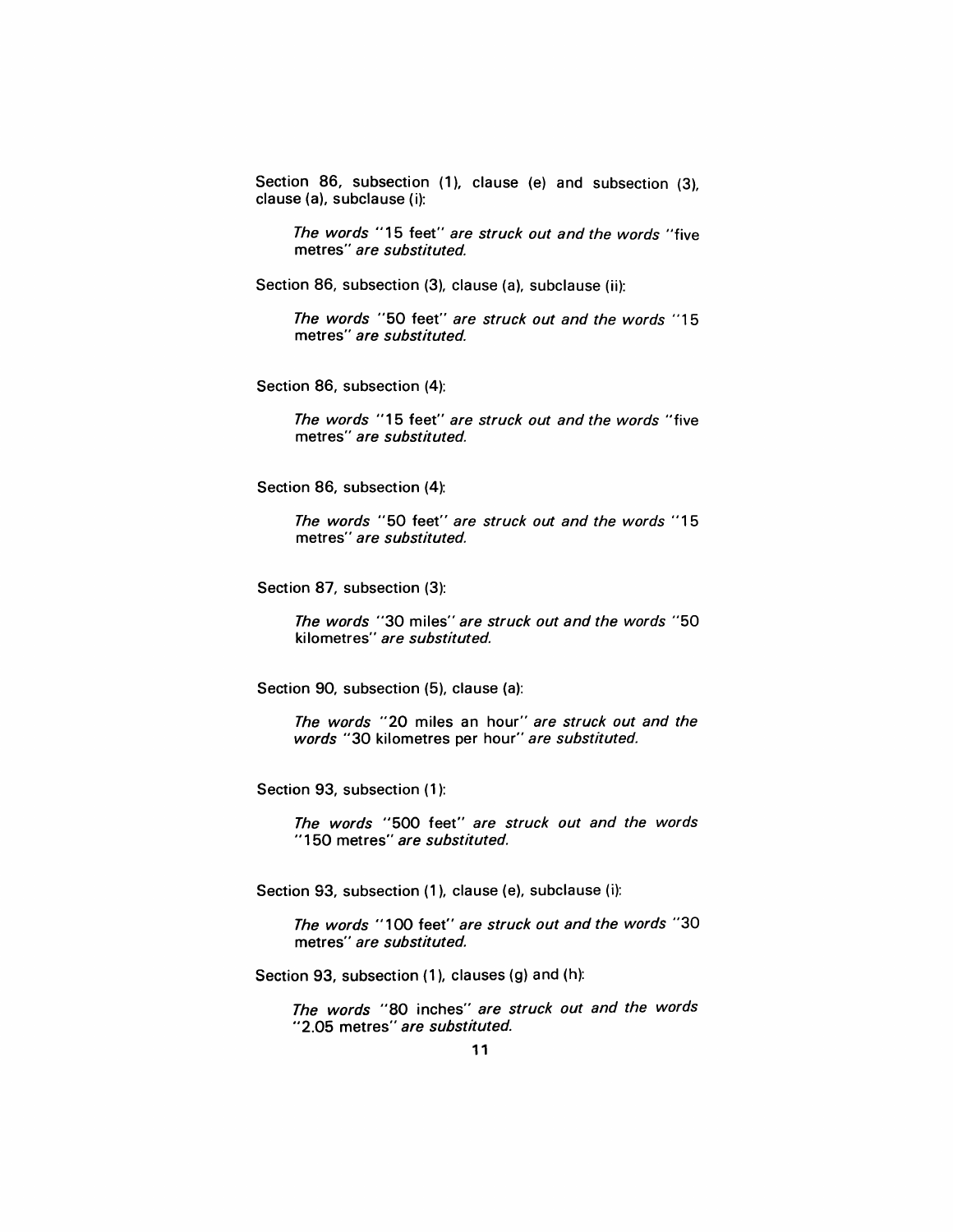Section 94, subsection (2):

The words '1000 feet" are struck out and the words "300 metres" are substituted.

Section 94, subsection (4):

The words "500 feet" are struck out and the words "150 metres" are substituted.

Section 95, subsection (1), clause (b):

The words "200 feet" are struck out and the words "60 metres" are substituted.

Section 95, subsection (3):

The words "30 feet" are struck out and the words "10 metres" are substituted.

Section 96, clauses (d), (e) and (f):

The words "15 feet" are struck out wherever they occur and the words "five metres" are substituted.

Section 96, clause (g):

The words "five feet" are struck out and the words "1.5 metres" are substituted.

Section 96, clause (h):

The words "15 feet" are struck out and the words "five metres" are substituted.

Section 97, clauses (a) and (b):

The words "18 inches" are struck out and the words "500 millimetres" are substituted.

Section 98, subsection (1), clause (b) and subsection (2), clause (b):

The words "18 inches" are struck out and the words "500 millimetres" are substituted.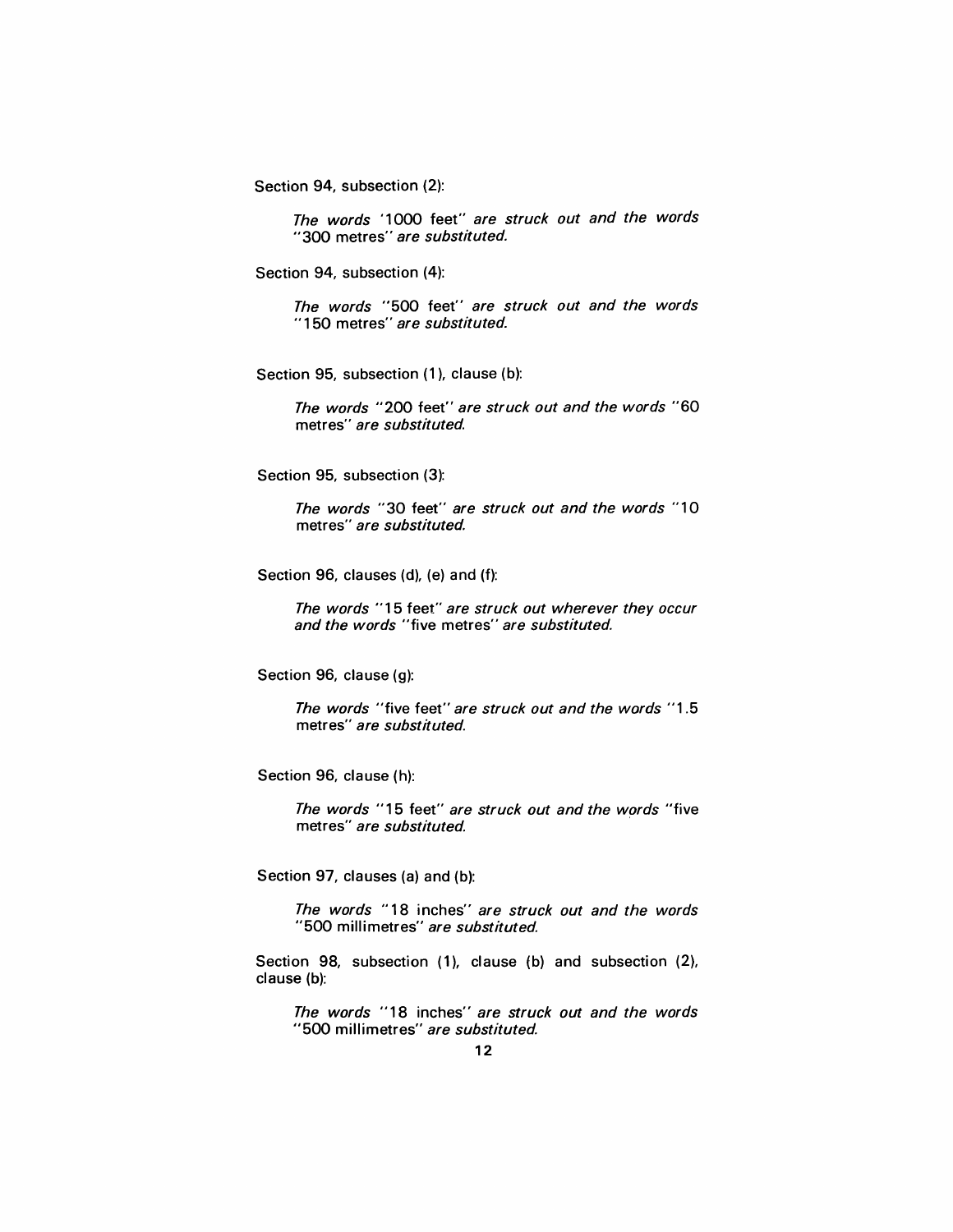Section 148, subsections (2) and (3):

The words "10 miles" are struck out and the words "15 kilometres" are substituted.

Section 148, subsections (3) and (4):

The words "20 miles" are struck out and the words "30 kilometres" are substituted.

Section 148, subsections (4) and (5):

The words "30 miles" are struck out and the words "50 kilometres" are substituted.

# THE LAND TITLES ACT (R.S.A. 1970, c.198)

Section 75, subsection (1):

The words "scale of not less than one inch to every 200 feet" are struck out and the words "scale ratio of not less than one to 5000" are substituted.

Section 82, subsection (2):

The words "29 inches in width" are struck out and the words "75 centimetres in width unless, in the opinion of the Registrar, a plan of greater width is necessary" are substituted.

Section 82, subsection (3):

The words "scale of not less than one inch to every 200 feet" are struck out and the words "scale ratio of not less than one to 5000" are substituted.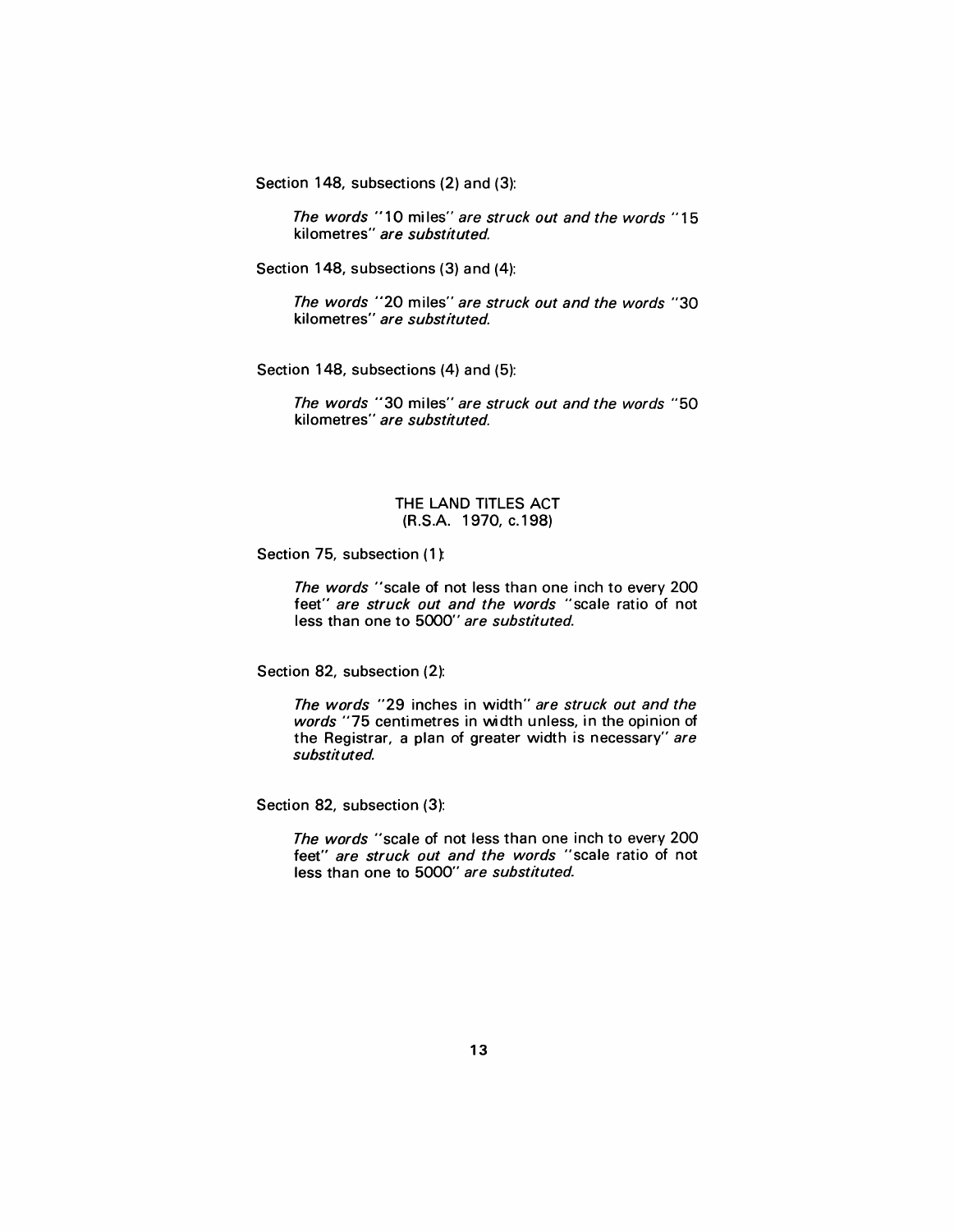THE LEGISLATIVE ASSEMBLY ACT (R.S.A. 1970, c.204)

Section 59, subsection (1), clause (c):

The words "17.5 cents per mile for every mile" are struck out and the words "11 cents per kilometre for every kilometre" are substituted.

Section 59, subsection (1.1), clause (c):

The words "17.5 cents per mile for every mile" are struck out and the words "11 cents per kilometre for every kilometre" are substituted.

# THE LINE FENCE ACT (R.S.A. 1970, c.210)

Section 2:

The words "two rods" are struck out and the words "10 metres" are substituted.

Section 2, clause (b):

The words "two inches" are struck out and the words "five centimetres" are substituted.

Section 2, clause (b):

The words "six feet" are struck out and the words "two metres" are substituted

#### THE LIVESTOCK BRAND INSPECTION ACT (S.A. 1971, c.63)

Section 4, subsection (1), clause (a):

The words "10 miles" are struck out and the words "16 kilometres" are substituted.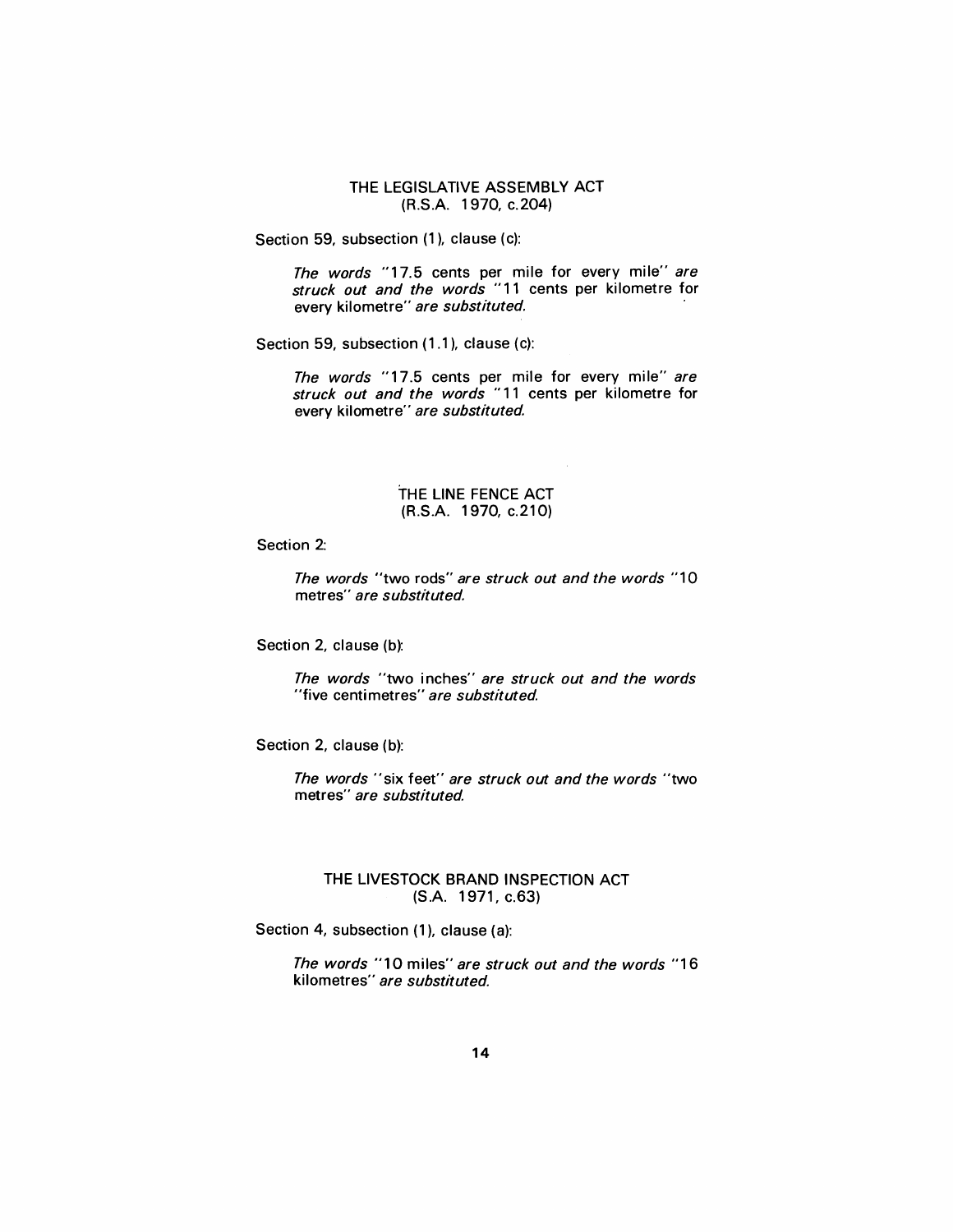#### THE MINES AND MINERALS ACT (R.S.A. 1970, c.238)

Section 80, subsection (1):

The words "30 feet" are struck out and the words "nine metres" are substituted.

Section 102:

The words "one mile" are struck out and the words "1.6 kilometres" *are substituted.* 

Section 187, clause (b):

The words "20 feet" are struck out and the words "six metres" are substituted.

# THE MUNICIPAL GOVERNMENT ACT (R.S.A. 1970, c.246)

Section 156, clause (I):

The words "100 feet" are struck out and the words "30 metres" are substituted.

Section 181, clauses (c) and (d):

The words "25 feet" are struck out and the words "7.5 metres" are substituted.

Section 249, subsection (1):

The words "101 feet" are struck out and the words "31 metres" are substituted.

Section 249, subsection (2):

The words "125 feet" are struck out and the words "40 metres" are substituted.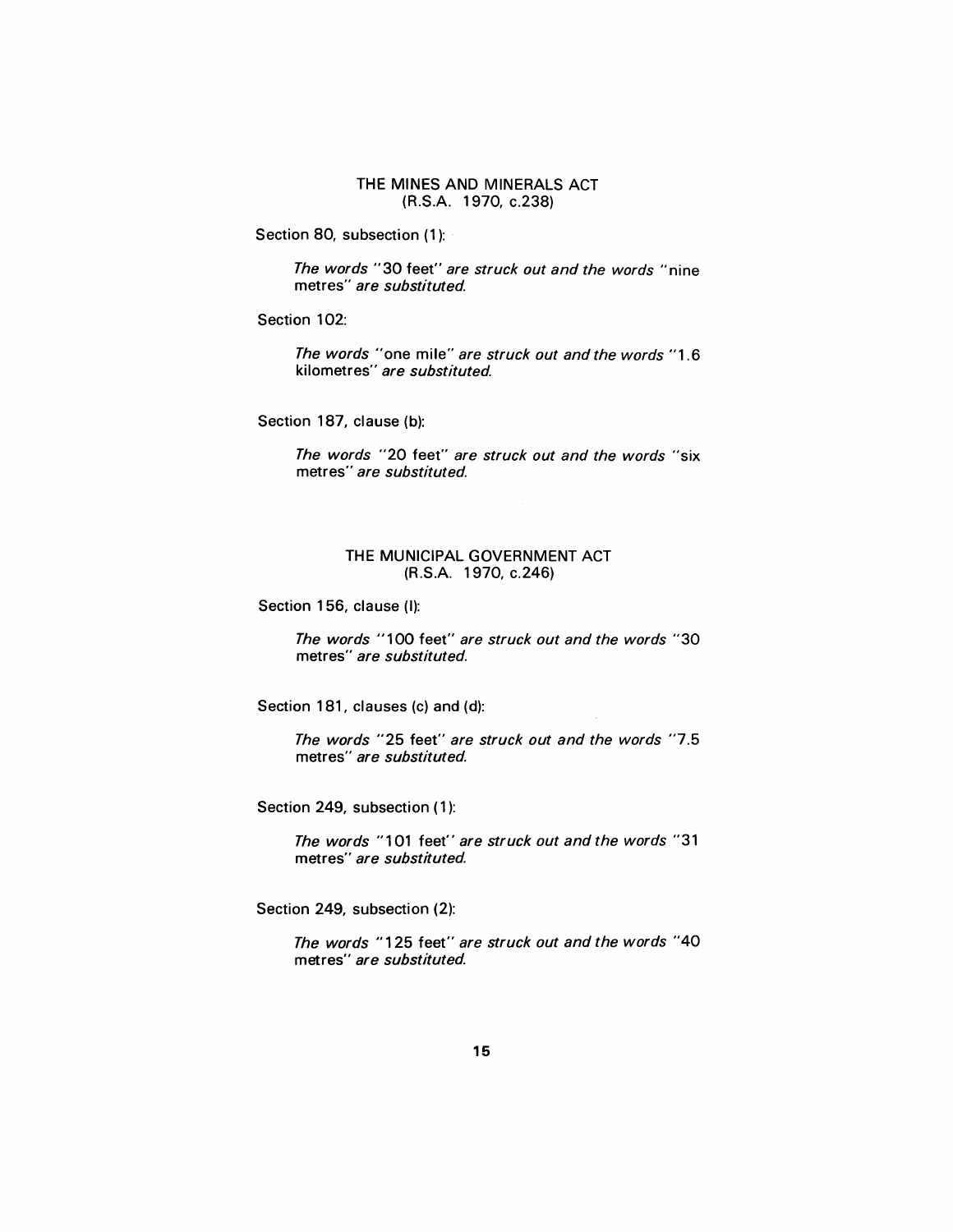Section 284, subsection (1):

The words "10 miles" are struck out and the words "16 kilometres" are substituted

# THE MUNICIPAL TAXATION ACT (R.S.A. 1970, c.251)

Section 19, subsection (2), clause (a):

The words "\$1,000 per mile" are struck out and the words "\$625 per kilometre" are substituted.

Section 97, subsection (1), clauses (a), (b), (c) and (d):

The word "foot" is struck out and the word "metre" is substituted.

Section 98, subsection (1):

The word "foot" is struck out and the word "metre" is substituted.

Section 99, subsection (3), clause (b):

The word "foot" is struck out and the word "metre" is substituted.

Section 147, subsection (1):

The word "feet" is struck out wherever it occurs and the word "metres" is substituted.

Section 147, subsection (1):

The word "foot" is struck out and the word "metre" is substituted

Section 147, subsection (2):

The word "feet" is struck out and the word "metres" is substituted.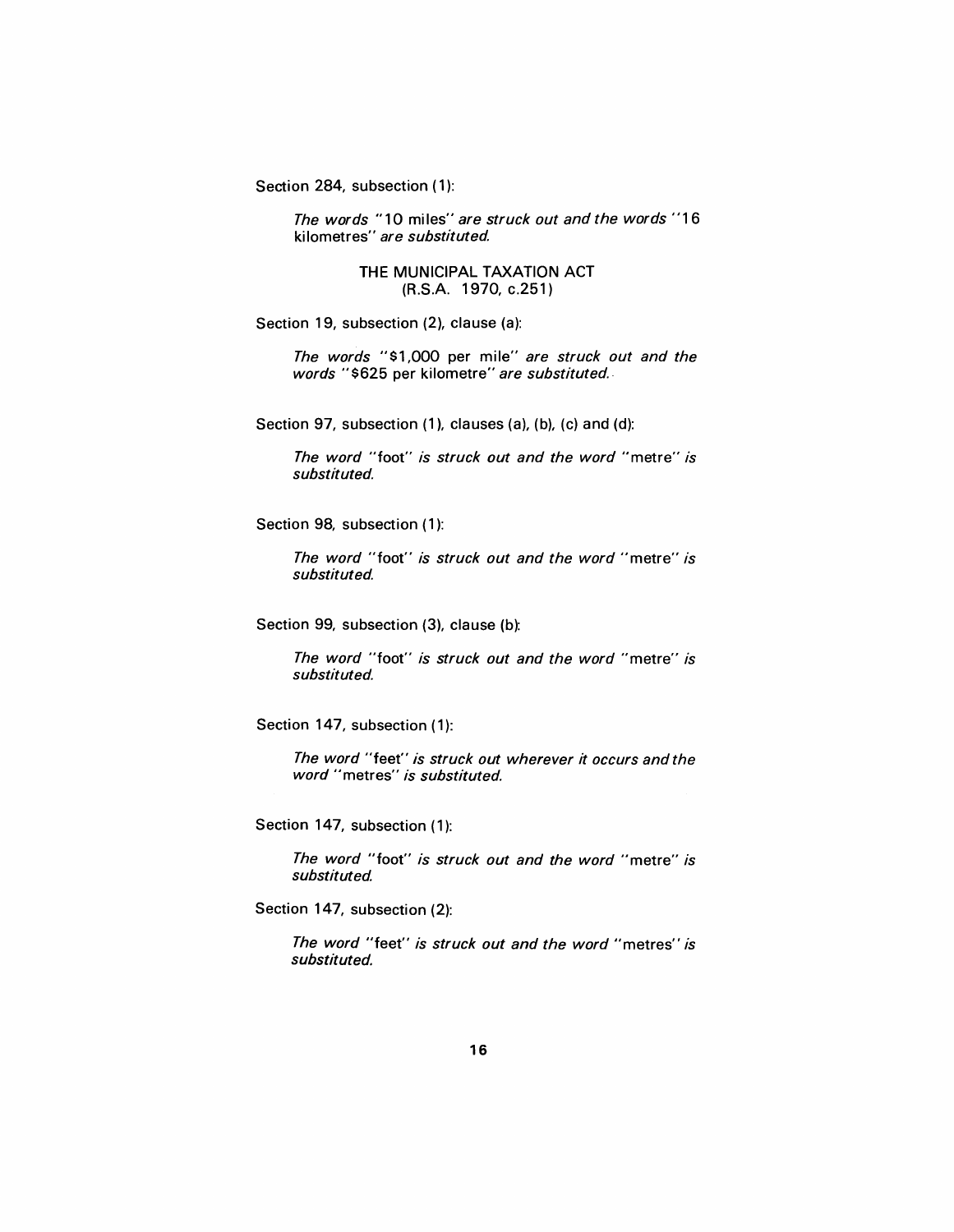Section 148, subsection (2):

*The word* "foot" *is struck out and the word"* metre" *is substituted.* 

Section 150, subsection (3):

*The word* "foot" *is struck out wherever it occurs and the word"* metre" *is substituted.* 

Section 162:

*The word* "foot" *is struck out and the word* "metre" *is substituted.* 

Section 170, subsection (4):

*The word* "foot" *is struck out and the word* "metre" *is substituted.* 

Section 176, subsection (1), clauses (c) and (d):

*The word* "feet" *is struck out and the word"* metres" *is substituted.* 

Section 179, clauses (a) and (b):

*The word* "feet" *is struck out and the word* "metres" *is substituted.* 

Section 179, clause (c):

*The word* "foot" *is struck out and the word* "metre" *is substituted.* 

Section 181, subsection (1):

*The word* "foot" *is struck out and the word"* metre" *is substituted.*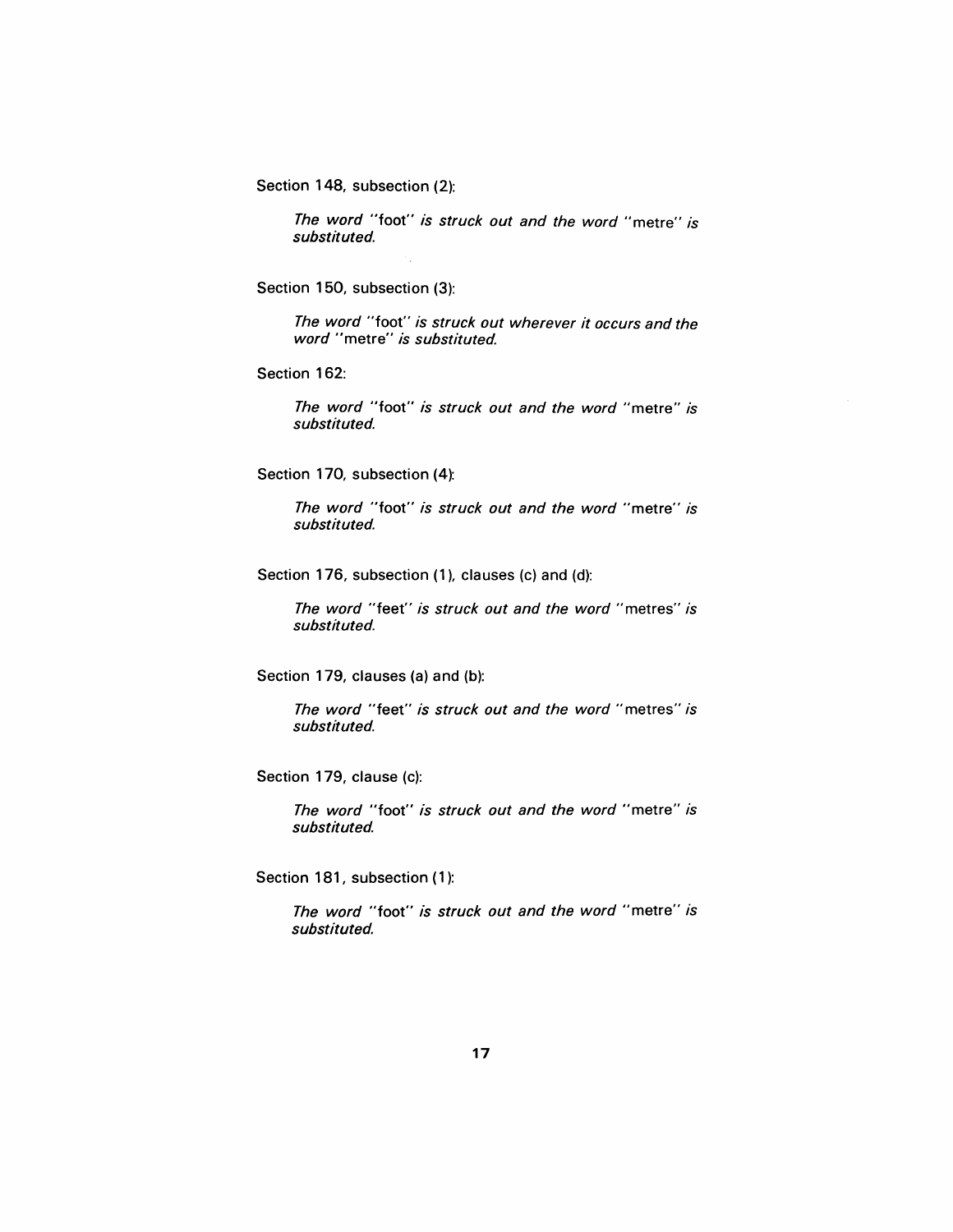# THE PIPELINE ACT, 1975 (S.A. 1975(2), c.30)

Section 39, subsection (3) and subsection (4), clause (b):

The words "100 feet" are struck out and the words "30 metres" are substituted.

Section 40, subsection (2):

The words "1 00 feet" are struck out and the words "30 metres" are substituted.

Section 40, subsection (3):

The words "25 feet" are struck out and the words "eight metres" are substituted

# THE PUBLIC HIGHWAYS DEVELOPMENT ACT (R.S.A. 1970, c.295)

Section 26, subsection (2), clause (a), subclause (i):

The words "1 ,000 feet" are struck out and the words "300 metres" are substituted.

Section 26, subsection (2), clause (a), subclause (ii):

The words "one-half mile" are struck out and the words "800 metres" are substituted.

Section 26, subsection (2), clause (b), subclause (i):

The words "100 feet" are struck out and the words *"30*  metres" are substituted.

Section 26, subsection (2), clause (b), subclause (ii):

The words "200 feet" are struck out and the words "60 metres" are substituted.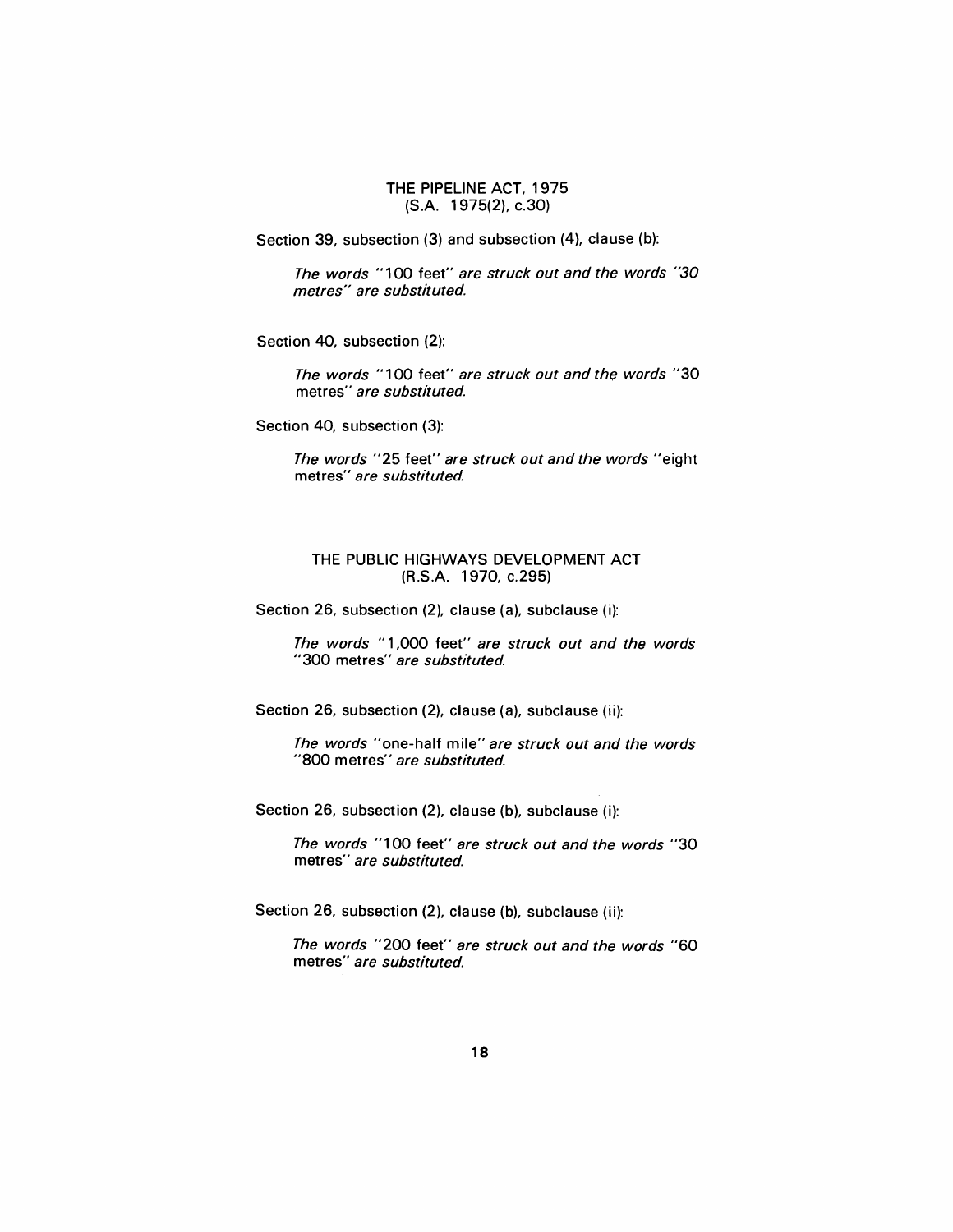Section 42, subsection (1):

The words "300 feet" are struck out and the words "90 metres" are substituted.

# THE PUBLIC LANDS ACT (R.S.A. 1970, c.297)

Section 83, subsection (5):

The words "ten miles" are struck out and the words "17 kilometres" are substituted.

Section 88, subsection (3):

The words "ten miles" are struck out and the words "17 kilometres" are substituted.

Section 103:

The words "one rod" are struck out and the words "five metres" are substituted.

## THE SCHOOL ACT (R.S.A. 1970, c.329)

Section 156, subsection (1):

The words "3 miles" are struck out and the words "4.8 kilometres" are substituted.

Section 156, subsection (2):

The words " $1\frac{1}{2}$  miles" are struck out and the words "2.4 kilometres" are substituted.

Section 156, subsection (4), clause (a):

The words "one mile" are struck out and the words "1.6 kilometres" are substituted.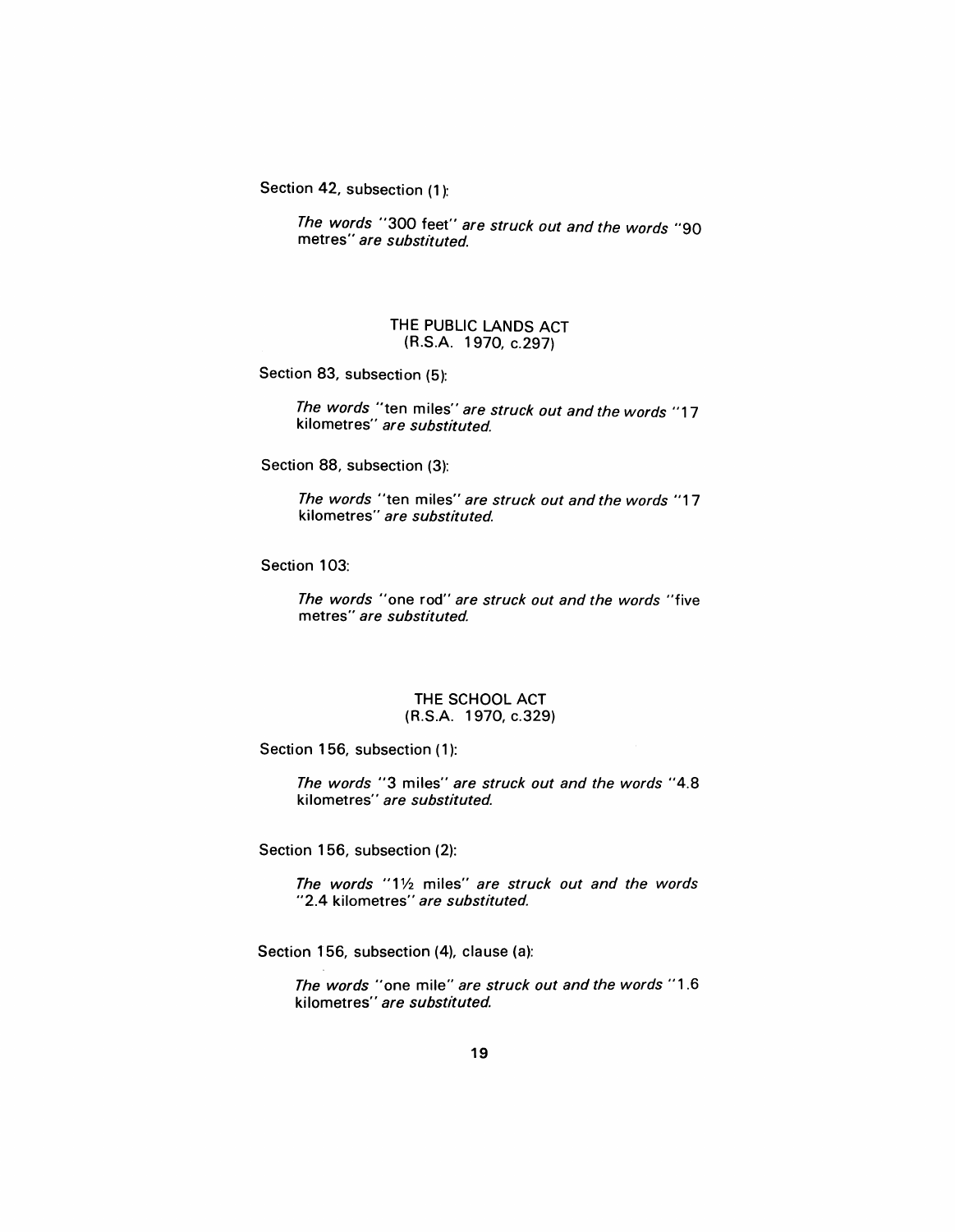#### THE SHERIFFS ACT (R.S.A. 1970, c.342)

Section 33, subsection (3):

The word "mileage" is struck out and the words "travelling allowance" are substituted.

# THE SMALL CLAIMS ACT (R.S.A. 1970, c.343)

Section 8, subsection (2):

The words "20 miles" are struck out and the words "30 kilometres" are substituted.

Section 8, subsection (2):

The words "the prescribed rate a mile for the number of miles return" are struck out and the words "a prescribed travelling allowance for the return distance" are substituted.

#### THE SURVEYS ACT (R.S.A. 1970, c.358)

Section 5:

The words "one mile" are struck out and the words "1 609.34 metres" are substituted.

Section 18, subsection (1):

The word "mile" is struck out and the word "kilometre" is substituted.

Section 22, subsection (2), clause (b):

The words "five chains" are struck out and the words "100 metres" are substituted.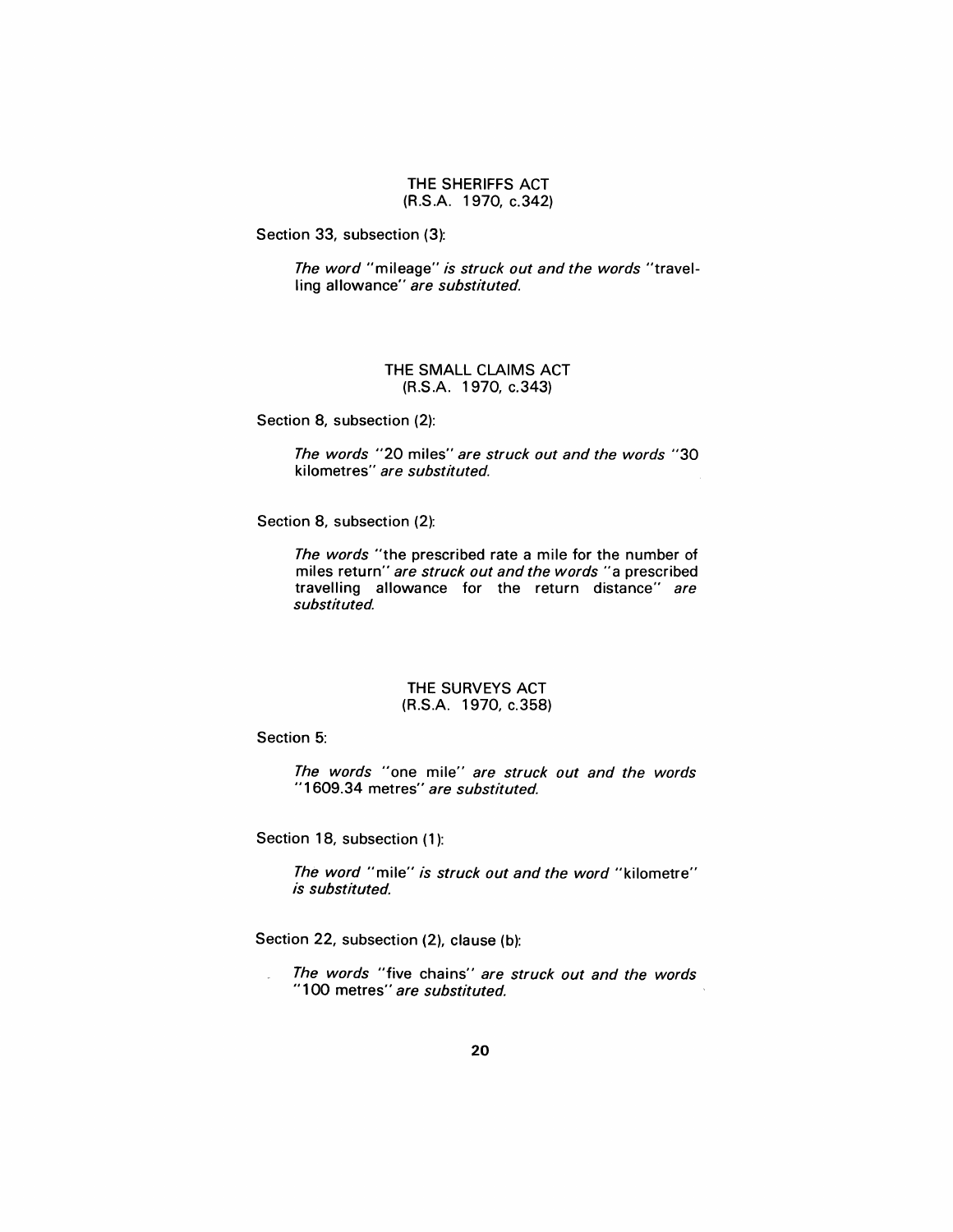Section 47, clause (b):

The words "two inches" are struck out and the words "10 centimetres" are substituted.

Section 52, subsection (1), clause (b):

The words "twenty chains" are struck out and the words "400 metres" are substituted.

Section 52, subsection (1), clause (b):

The words "thirty chains" are struck out and the words "600 metres" are substituted.

Section 52, subsection (2):

The words "four inches" are struck out and the words "10 centimetres" are substituted.

Section 52, subsection (3):

The words "two feet square and twelve inches" are struck out and the words "60 centimetres square and 30 centimetres" are substituted.

Section 52, subsection (3):

The words "six feet" are struck out and the words "two metres" are substituted.

Section 53:

The words "thirty chains" are struck out and the words "600 metres" are substituted.

Section 57, subsection (3):

The words "four inches" are struck out and the words "10 centimetres" are substituted.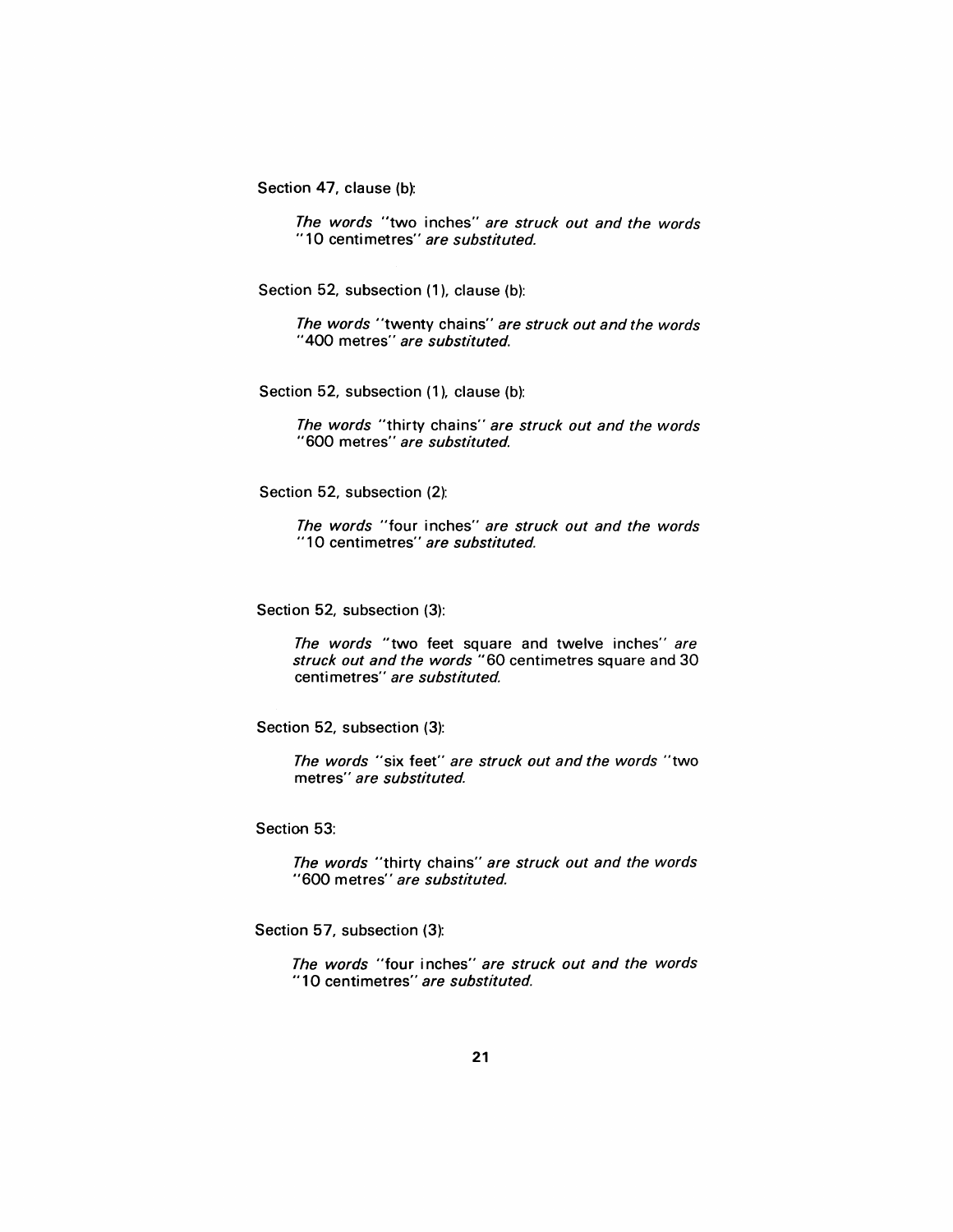Section 58, clause (a):

The words "one hundred feet" are struck out and the words "30 metres" are substituted.

Section 81, clause (a):

The words "four inches" are struck out and the words "10 centimetres" are substituted.

Section 82, subsection (3):

The words "two feet" are struck out and the words "60 centimetres" are substituted.

Section 82, subsection (3):

The words "three inches" are struck out and the words "10 centimetres" are substituted.

# THE WATER RESOURCES ACT (R.S.A. 1970, c.388)

Section 96.1, subsection (5):

The word "foot" is struck out wherever it occurs and the word "metre" is substituted.

# THE WILDERNESS AREAS ACT (S.A.1971,c.114)

Schedule, Wilderness Areas, White Goat Wilderness Area:

The words "three hundred (300) yards" are struck out and the words "274 metres" are substituted.

Schedule, Wilderness Areas, White Goat Wilderness Area:

The words "four hundred (400) yards" are struck out and the words "365 metres" are substituted.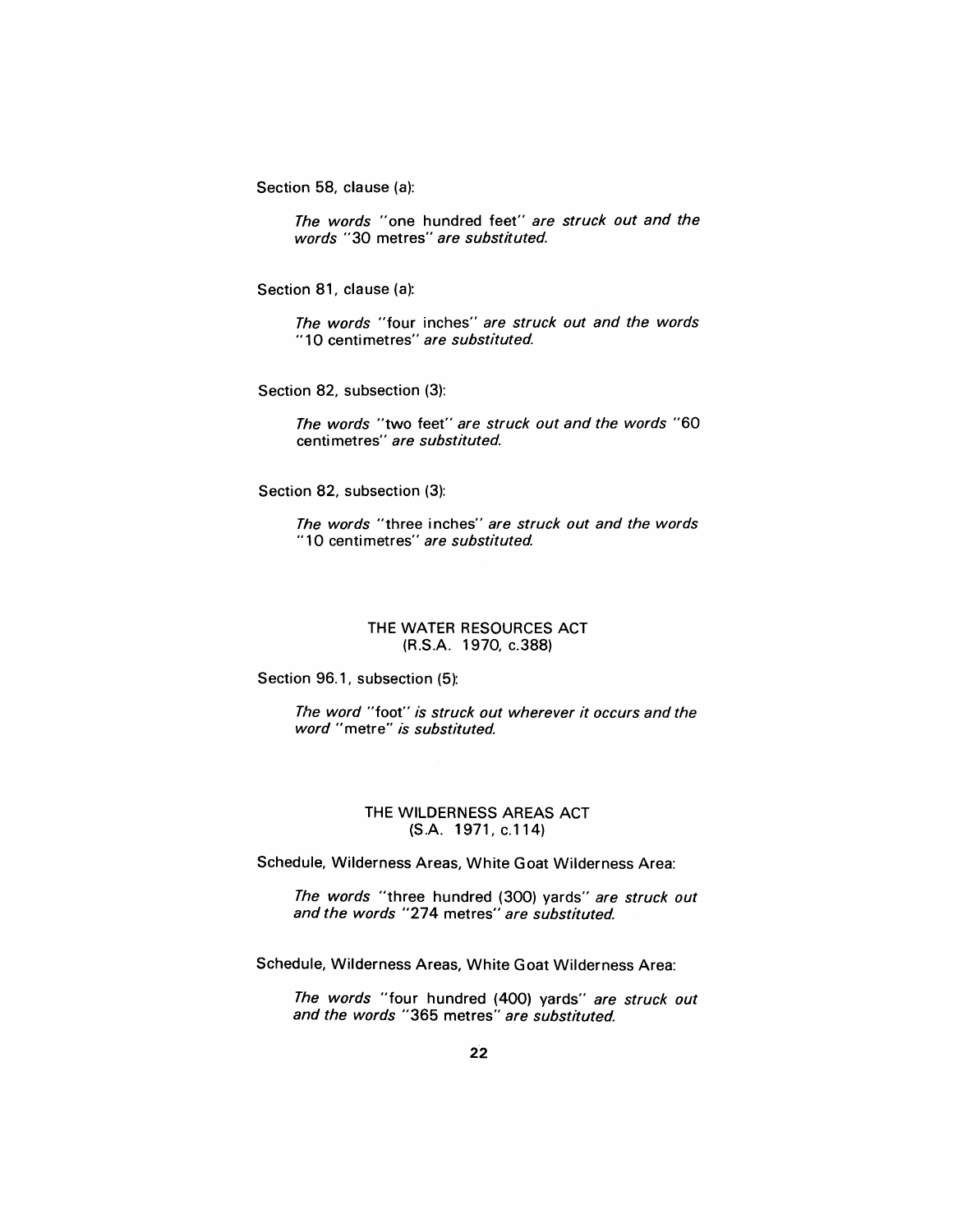Schedule, Wilderness Areas, White Goat Wilderness Area:

The words "one (1) mile" are struck out wherever they occur and the words "1.6 kilometres" are substituted.

# THE WILDLIFE ACT (R.S.A. 1970, c.391)

Section 20, subsection (1), clause (b):

The words "one mile" are struck out and the words *"1.6*  kilometres'' *are substituted.* 

Section 25, subsection (4):

The words "200 yards" are struck out and the words "185 metres" are substituted.

Section 55:

The words "200 yards" are struck out wherever they occur and the words "185 metres" are substituted.

Section 59, subsection (2):

The words "five feet" are struck out and the words "1 .5 metres" are substituted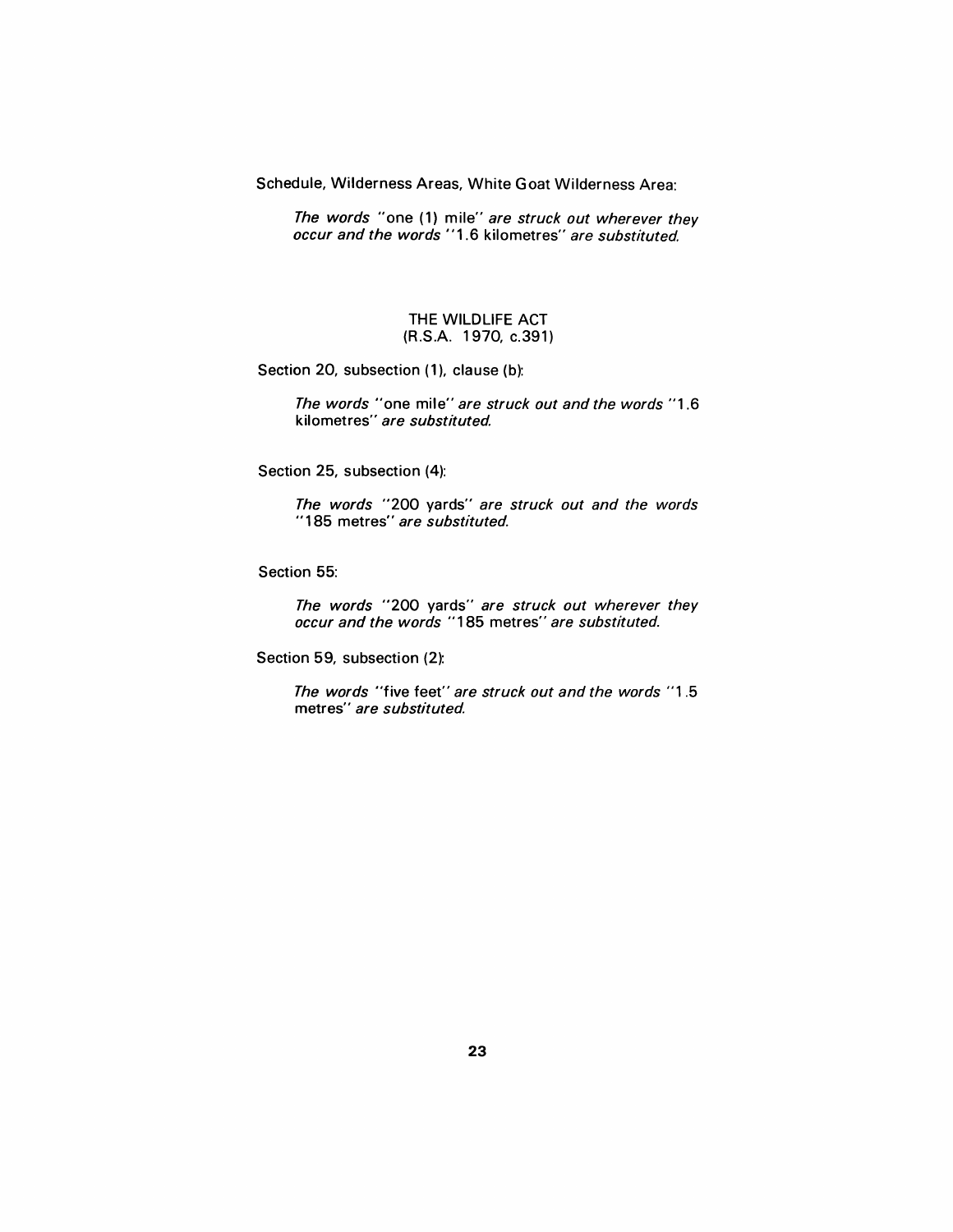# SCHEDULE B

# LAND AREA

# THE AGRICULTURAL RELIEF ADVANCES ACT (R.S.A. 1970, c.6)

Section 11:

Subsection (2) is struck out and the following substituted:

(2) The amount of seed grain so purchased and distributed shall not in the case of an applicant exceed in any year an amount that, together with any seed that he is shown by his application to possess, is sufficient to seed the arable land of the applicant for the time being in a condition to be seeded as follows:

| If the applicant has arable land in<br>condition for seeding amounting to: | Seed may be<br>provided for: |
|----------------------------------------------------------------------------|------------------------------|
| 80 hectares                                                                | 80 hectares                  |
| 120 hectares                                                               | 90 hectares                  |
| 160 hectares                                                               | 110 hectares                 |
| 200 hectares                                                               | 140 hectares                 |
| 240 hectares                                                               | 180 hectares                 |

Section 11, subsection (3), clause (a):

The word "acreage" is struck out wherever it occurs and the word "area" is substituted.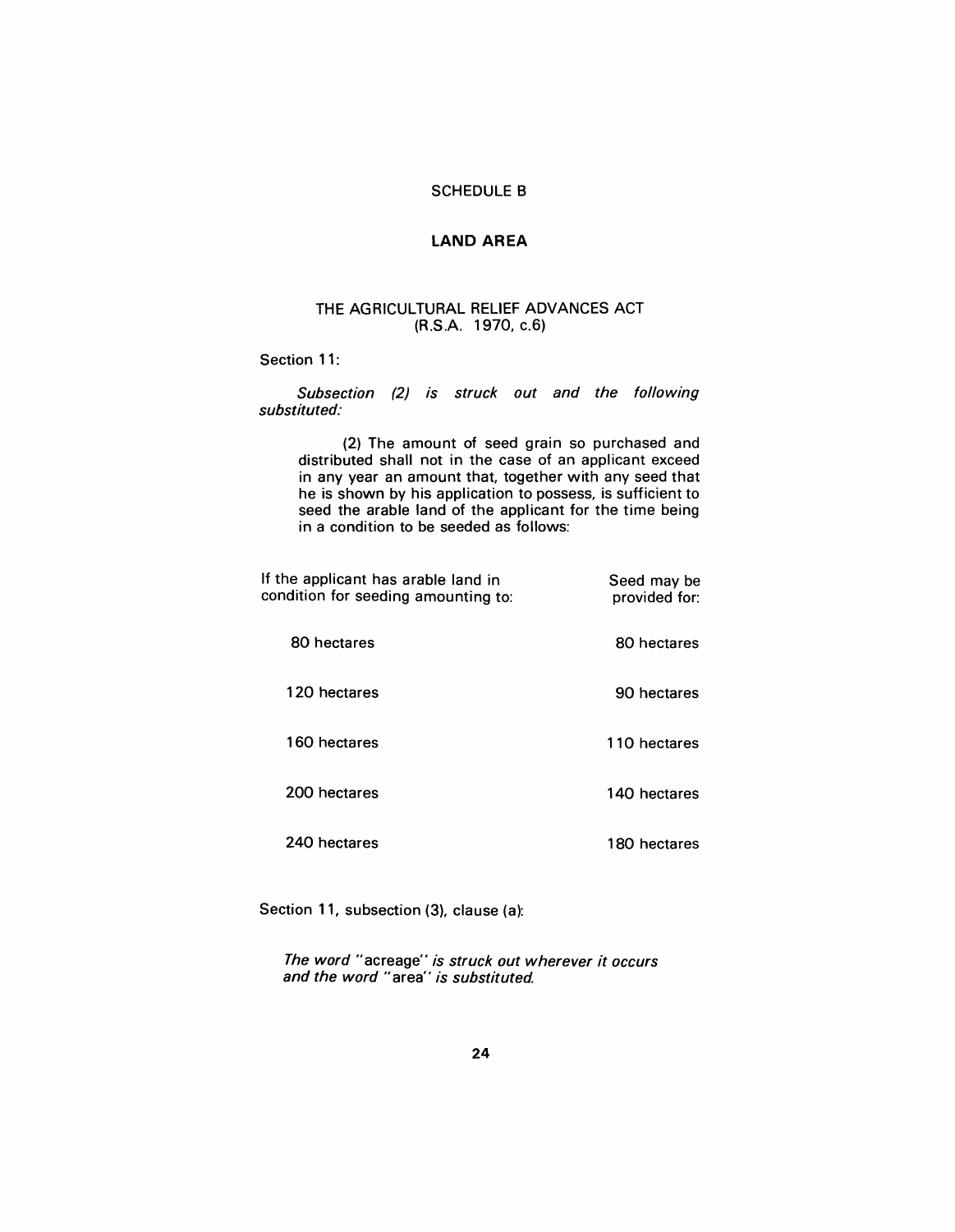Section 11, subsection (3), clause (b):

The words "450 acres" are struck out and the words "180 hectares" are substituted.

#### THE ARCHITECTS ACT (R.S.A. 1970, c.22)

Section 21, subsection (1), clause (c):

The words "5,000 square feet" are struck out and the words "465 square metres" are substituted.

Section 21, subsection (1), clause (d), subclause (ii):

The words "3,000 square feet" are struck out and the words "280 square metres" are substituted.

Section 21, subsection (1), clause (e):

The words "2,500 square feet" are struck out and the words "230 square metres" are substituted.

Section 21, subsection (1), clause (h):

The words "5,000 square feet" are struck out and the words "465 square metres" are substituted.

#### THE BEET LIEN ACT (R.S.A. 1970, c.27)

Section 2, subsection (3):

The words "\$4 per acre" are struck out and the words "\$10 per hectare" are substituted.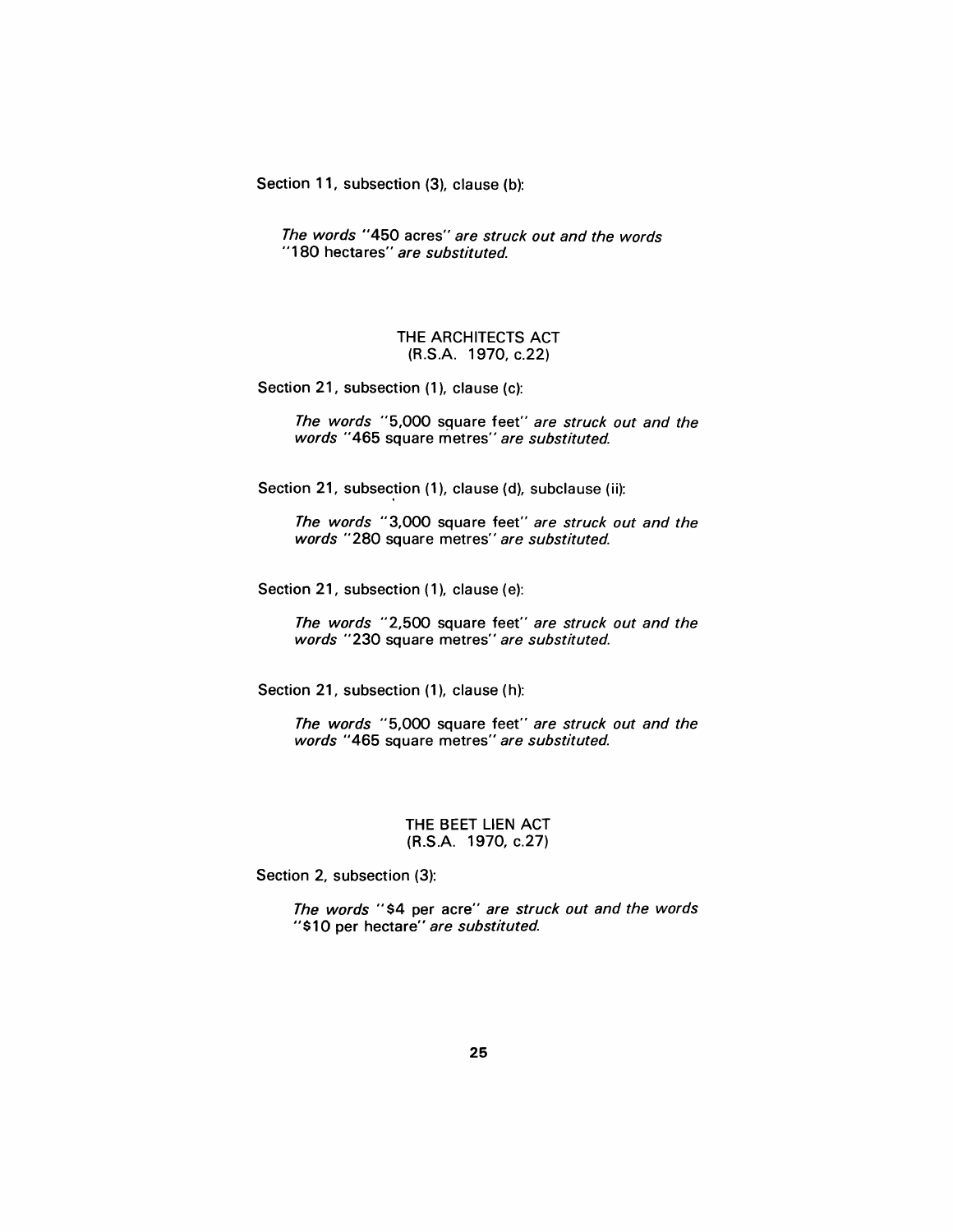THE CEMETERY COMPANIES ACT (R.S.A. 1970, c.40)

Sections 12 and 14 and the Schedule, Form A, section 5:

The words "one hundred superficial square feet" are struck out and the words "ten superficial square metres" are substituted.

#### THE DRAINAGE DISTRICTS ACT (R.S.A. 1970, c.115)

Section 14, subsection (1), clause (b):

The word "acreage" is struck out and the word "area" is substituted.

Section 25, subsection (2):

The words "at a flat rate per acre of not more than ten cents" are struck out and the words "at a flat rate per hectare of not more than 25 cents" are substituted.

Section 25, subsection (3):

The words "at a flat rate per acre of not more than twenty cents" are struck out and the words "at a flat rate per hectare of not more than 50 cents" are substituted.

Section 26:

The word "acreage" is struck out and the word "area" is substituted.

Section 42:

The word "acreage" is struck out wherever it occurs and the word "area" is substituted.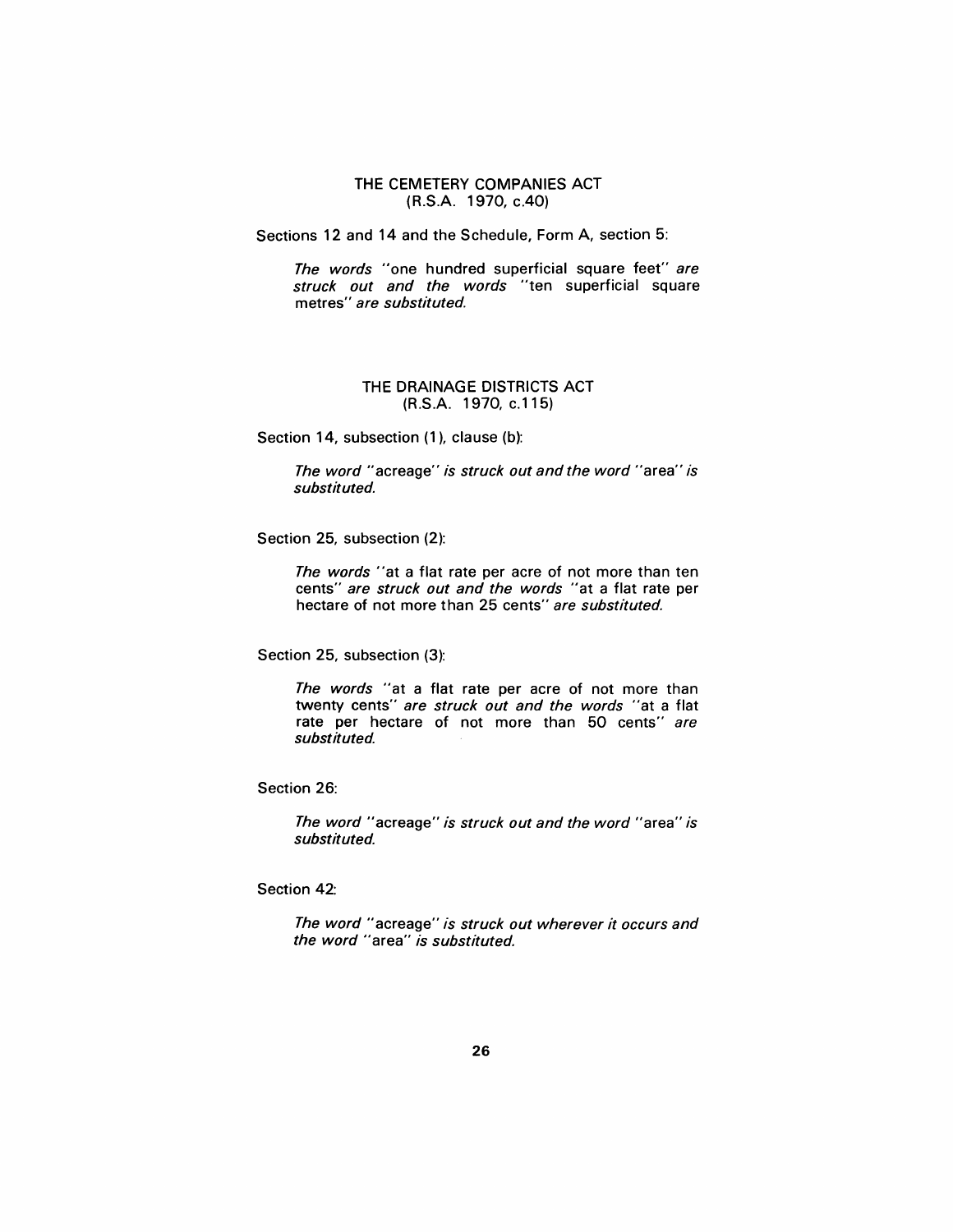Schedule, Form A:

The words "ACREAGE OF LANDS OWNED" are struck out and the words "AREA OF LAND OWNED" are substituted.

Schedule, Form A:

The word "ACRES" is struck out and the word "HEC-TARES" is substituted.

# THE EXEMPTIONS ACT (R.S.A. 1970, c.129)

Section 2, clause (j):

The words "160 acres" are struck out and the words "one quarter section" are substituted.

# THE FORESTS ACT, 1971 (S.A. 1971, c.37)

Section 1:

Clause (a) is struck out and the following substituted:

(a) "annual allowable cut" means the total volume of timber that may be harvested in one year or the total amount of forested land on which the timber may be harvested in one year;

Section 15, subsection (4):

The words "area, time and acreage or volume of timber that may be so harvested" are struck out and the words "location, time and the amount of forest land on which the timber may be so harvested or the volume of timber that may be so harvested," are substituted.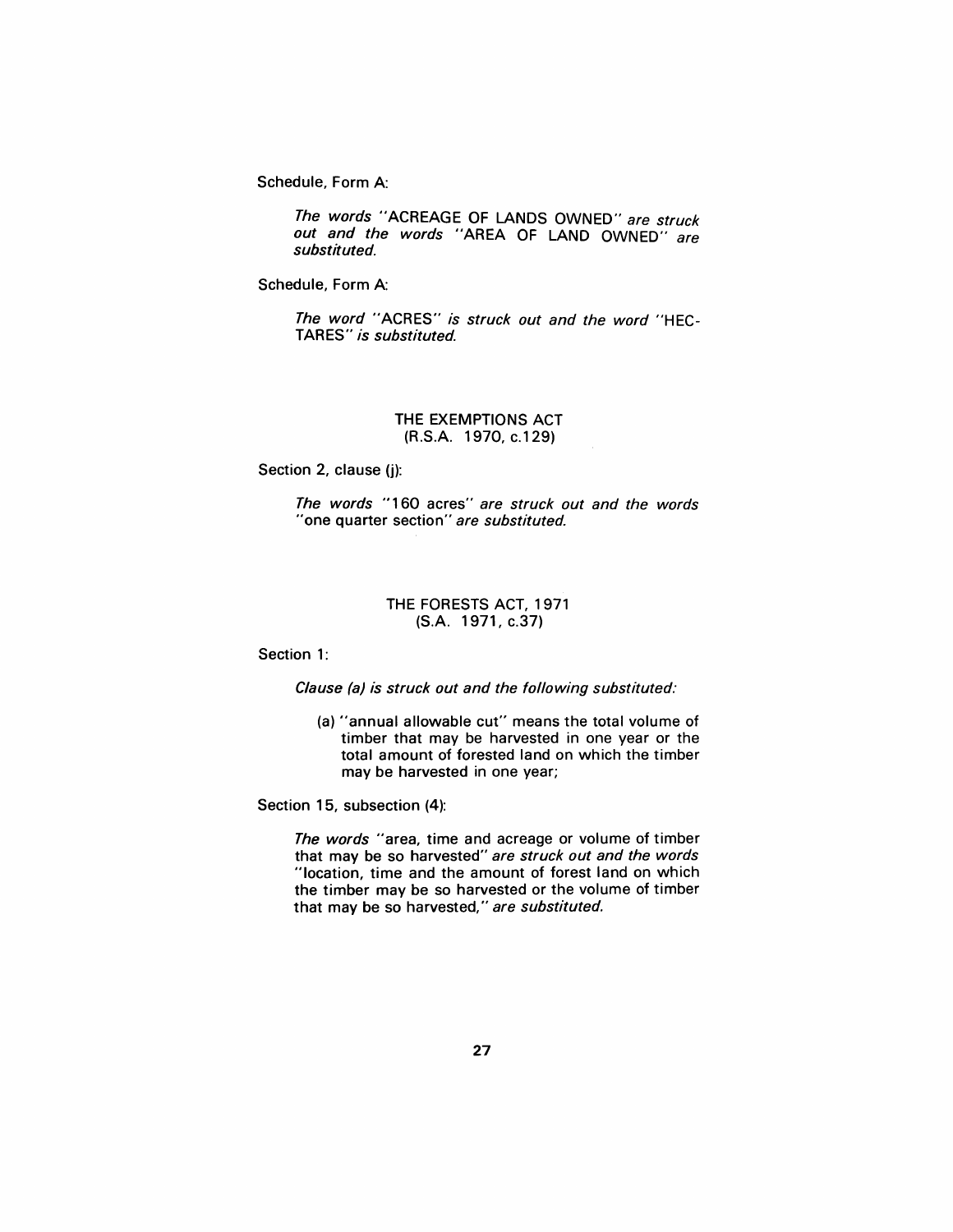Section 17, subsection (1):

The words "the volume or acreage of timber that may be harvested" are struck out and the words "the volume of timber that may be harvested or the amount of forest land on which the timber may be harvested," are substituted.

Section 17:

Subsection (2) is struck out and the following substituted:

(2) A quota holder who fails to harvest the authorized volume of timber or the timber on the ·authorized amount of forest land during a quadrant is not entitled to an increased authorized cutting volume of timber or an increased authorized amount of forest land on which to cut timber, for any of the other quadrants.

Section 19, subsection (5), clause (c):

The word "acreage" is struck out and the words "amount of forest land" are substituted.

Section 20, subsection (5), clause (c):

The word "acreage" is struck out and the words "amount of forest land" are substituted.

Section 23, subsection (1), clause (e):

The words "volume or acreage of timber" are struck out and the words "volume of timber or timber on the authorized amount of forest land," are substituted.

# THE HAIL AND CROP INSURANCE ACT (R.S.A. 1970, c.164)

Section 16, subsection (2), clause (b), subclause (ii):

The word "acres" are struck out and the word "hectares" is substituted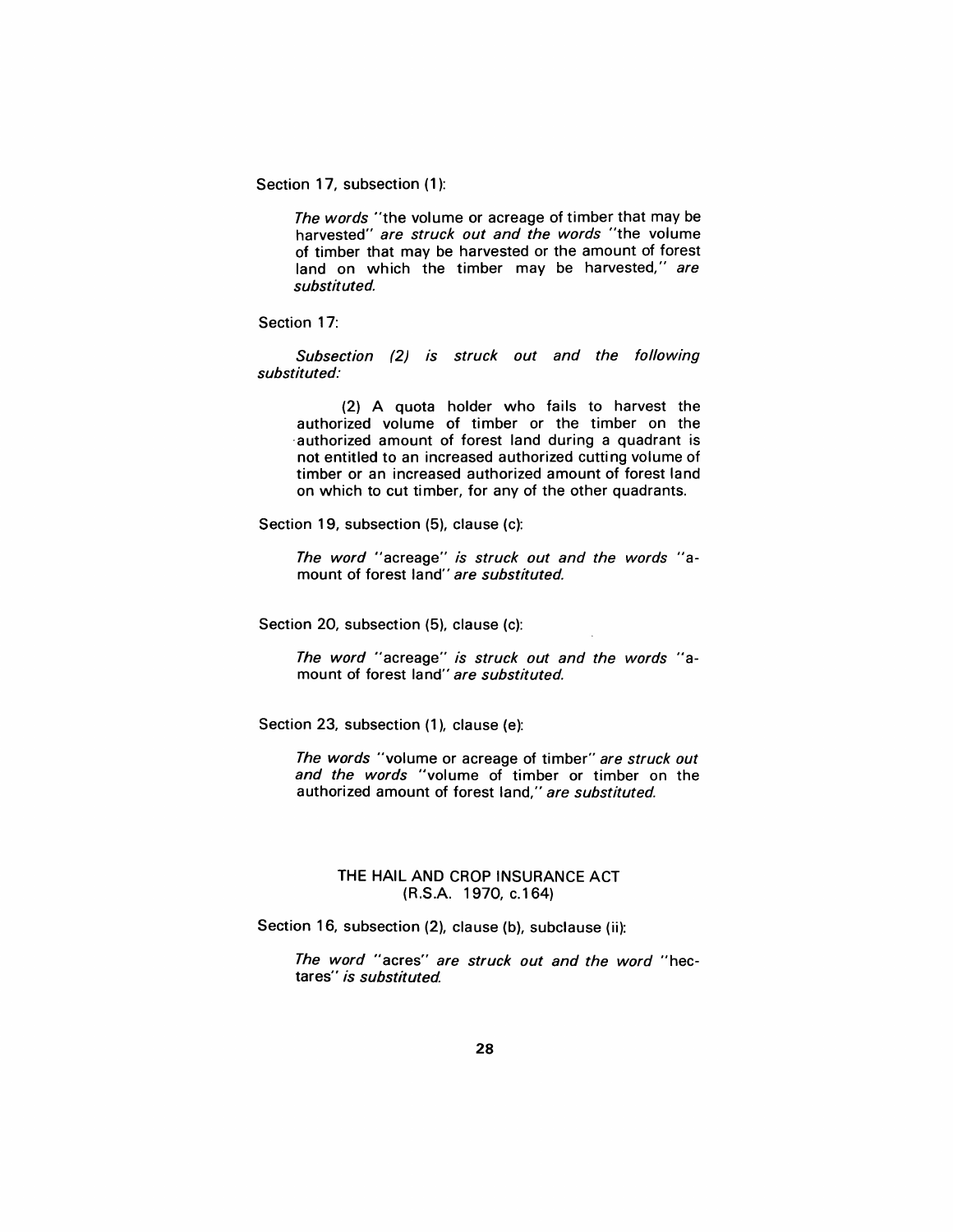Section 16, subsection (2), clause (c), subsection (7) and subsection (10), clause (a):

*The word* "acre" *is struck out and the word* "hectare" *is substituted.* 

Section 25, subsection (1), clause (c):

*The word"* acre" *is struck out and the word"* hectare" *is substituted.* 

Section 42, clause 8:

*The word* "acreage" *is struck out and the word* "area" *is substituted.* 

Section 42, clause 9:

*The word* "acreage" *is struck out and the word* "area" *is substituted.* 

#### THE HARVESTING LIENS ACT (R.S.A. 1970, c.165)

Section 4, clause (a), subclause (iii):

*The word"* acreage" *is struck out and the word"* area" *is substituted.* 

# THE ALBERTA INSURANCE ACT (R.S.A. 1970, c.187)

Section 371, subsection (3), clause (b):

*The word* "acreage" *is struck out and the word* "area" *is substituted.* 

Section 371, subsection (3), clause (b):

*The word* "acre" *is struck out and the word* "hectare" *is substituted.*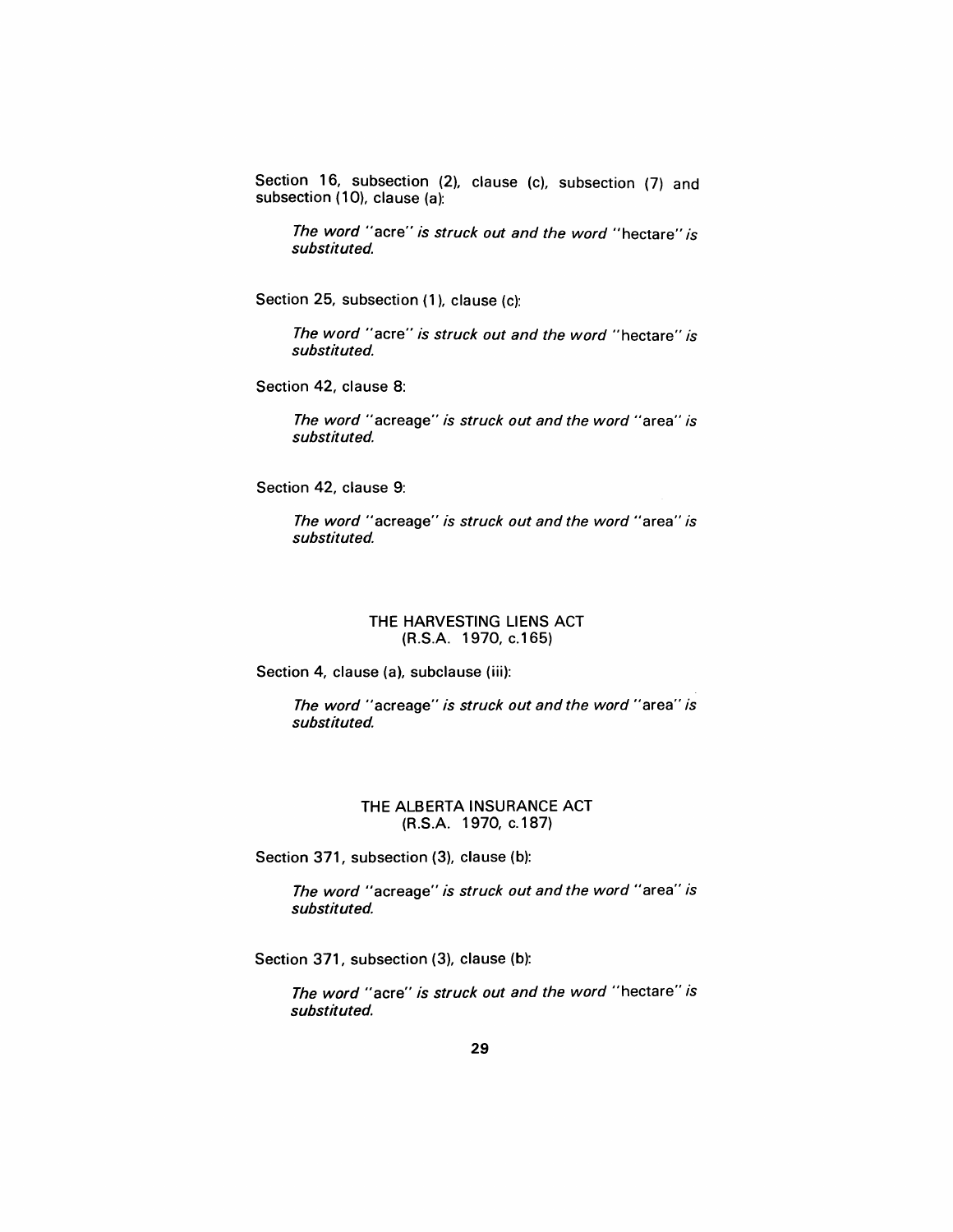Section 379, subsection (2):

The word "acre" is struck out and the word "hectare" is substituted.

Section 379, subsection (2):

The word "acreage" is struck out and the word "area" is substituted.

Section 385:

The word "acreage" is struck out wherever it occurs and the word "area" is substituted.

Section 385, subsection (2):

The word "acre" is struck out and the word "hectare" is substituted

Section 386, Statutory Condition 1:

The word "acreage" is struck out and the word "area" is substituted.

Section 386, Statutory Condition 4:

The word "acreage" is struck out wherever it occurs and the word "area" is substituted.

Section 386, Statutory Condition 4:

The words "40 acres" are struck out and the words "16 hectares" are substituted.

Section 386, Statutory Condition 8:

The words "acreage of the crop" are struck out and the words "area of the crop" are substituted.

Section 386, Statutory Condition 8:

The words "acre of acreage" are struck out and the words "hectares of the area" are substituted.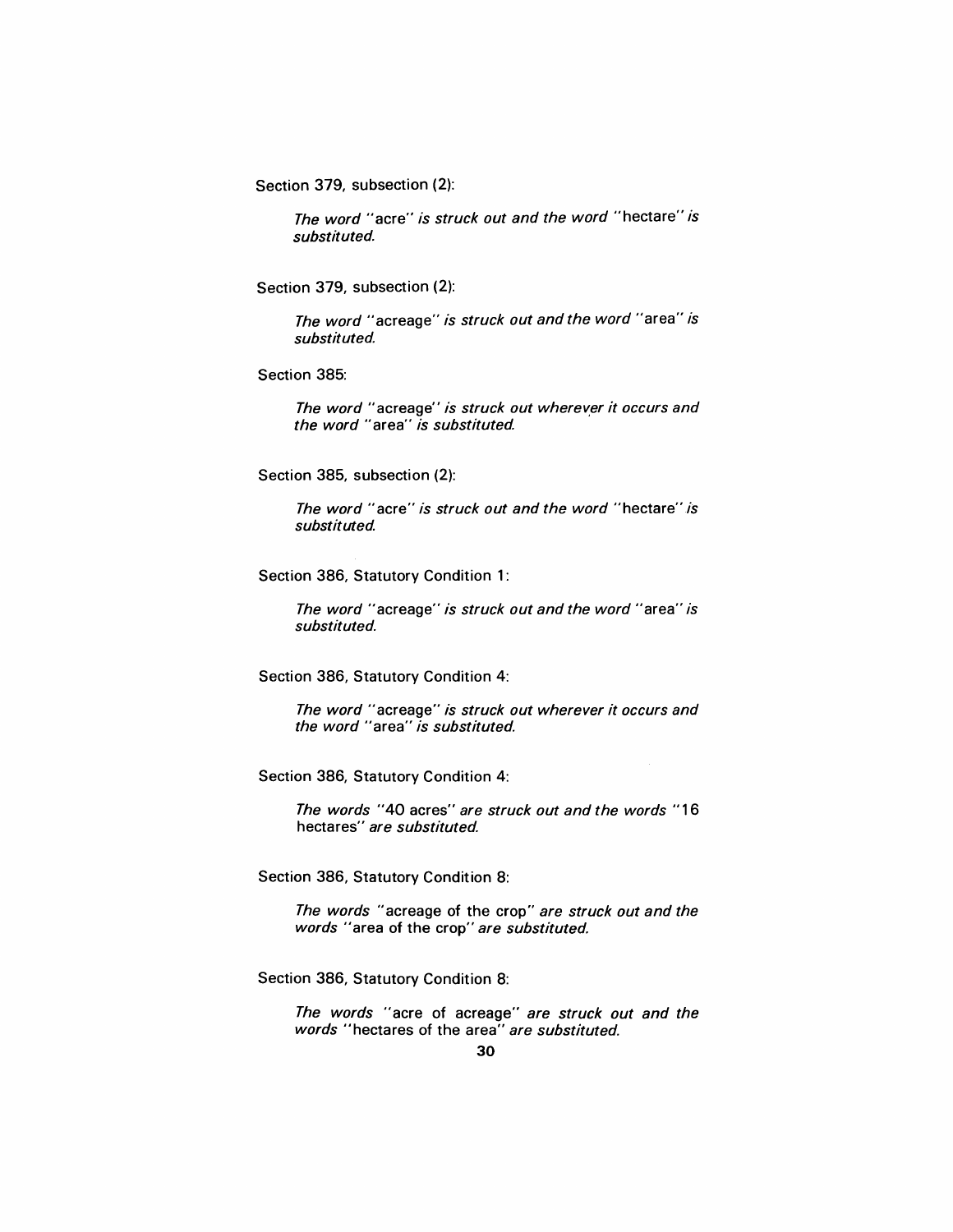Section 386, Statutory Condition 9:

The word "acreage" is struck out wherever it occurs and the word "area" is substituted.

#### THE IRRIGATION ACT (R.S.A. 1970, c.192)

Section 2, subsection (1), clause 8:

The words "one acre" are struck out and the words "0.4 hectares" are substituted.

Section 2, subsection (1), clause 20, subclause (i) and clause 26:

The word "acres" is struck out and the word "hectares" is substituted

Section 20, subsections (1), (4) and (9):

The word "acres" is struck out and the word "hectares" is substituted.

Section 21, subsection (1), clause (a):

The word "acres" is struck out and the word "area" is substituted

Section 24, subsection (2), clauses (a) and (b):

The words "90,000 acres" are struck out and the words ':36,000 hectares" are substituted

Section 24, subsection (2), clauses (b) and (c):

The words "200,000 acres" are struck out and the words "81,000 hectares" are substituted.

Section 24, subsections (3) and (4):

The word "acres" is struck out and the word "hectares" is substituted.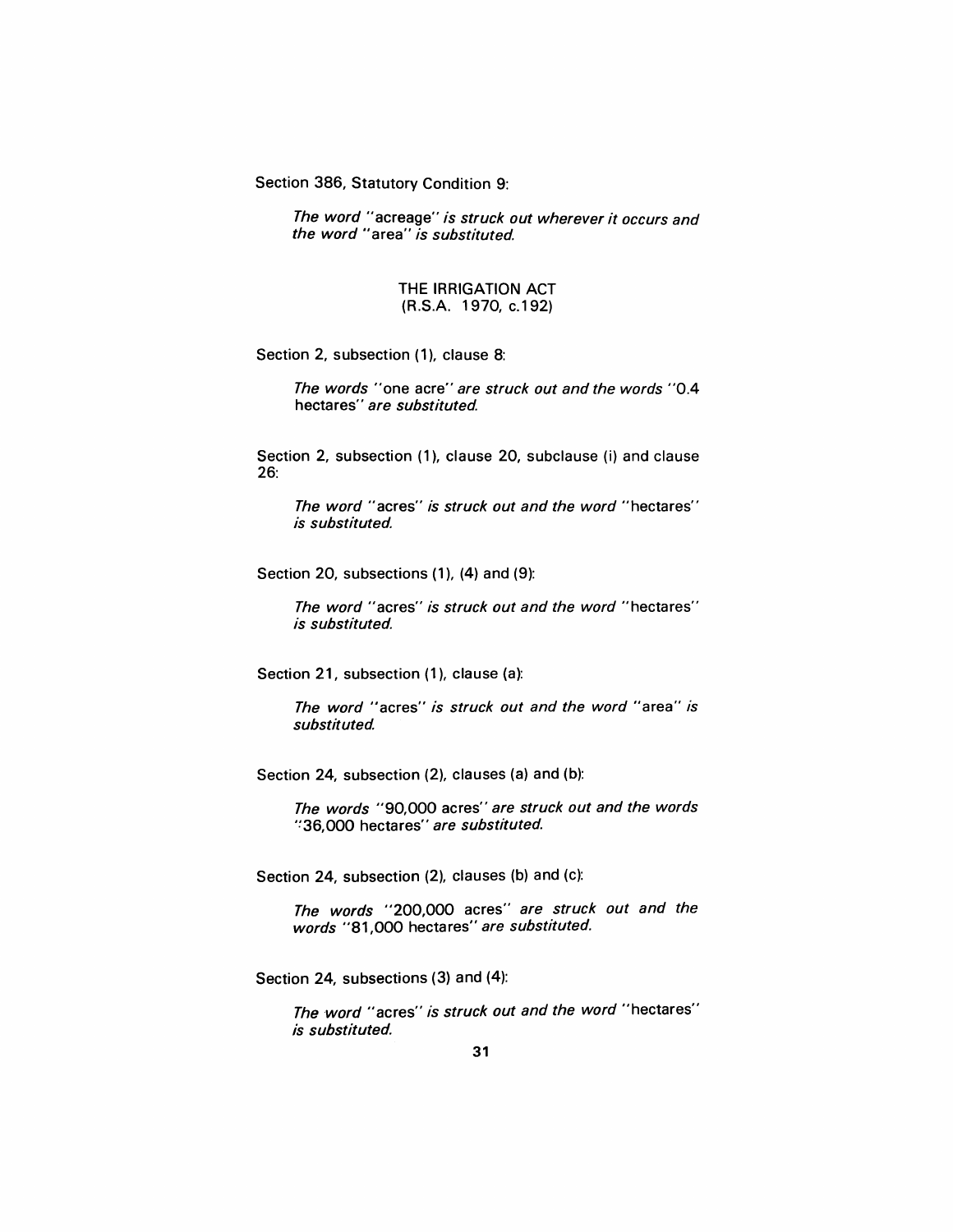Section 50, subsections (1) and (4):

*The word* "acres" *is struck out and the word* "hectares" *is substituted.* 

Section 66, subsection (5), clause (b):

*The word* "acres" *is struck out and the word* "hectares" *is substituted* 

Section 109, subsection (1), clause (c):

*The word"* acres" *is struck out and the word"* hectares" *is substituted* 

Section 109, subsection (1), clause (d) and subsection (2):

*The word* "acres" *is struck out wherever it occurs and the word* "hectares" *is substituted.* 

Section 113, subsection (5):

*The word"* acres" *is struck out and the word"* hectares" *is substituted.* 

Section 116, subsection (2):

*The word* "acres" *is struck out wherever it occurs and the word* "hectares" *is substituted.* 

Section 117, subsection (5), clause (b):

*The word* "acres" *is struck out wherever it occurs and the word"* hectares" *is substituted* 

Section 117, subsection (5), clause (c):

*The word"* acres" *is struck out and the word"* hectares" *is substituted* 

Section 131, subsection (1), clause (e), subclauses (i) and (ii):

*The word"* acres" *is struck out and the word* "hectares" *is substituted.*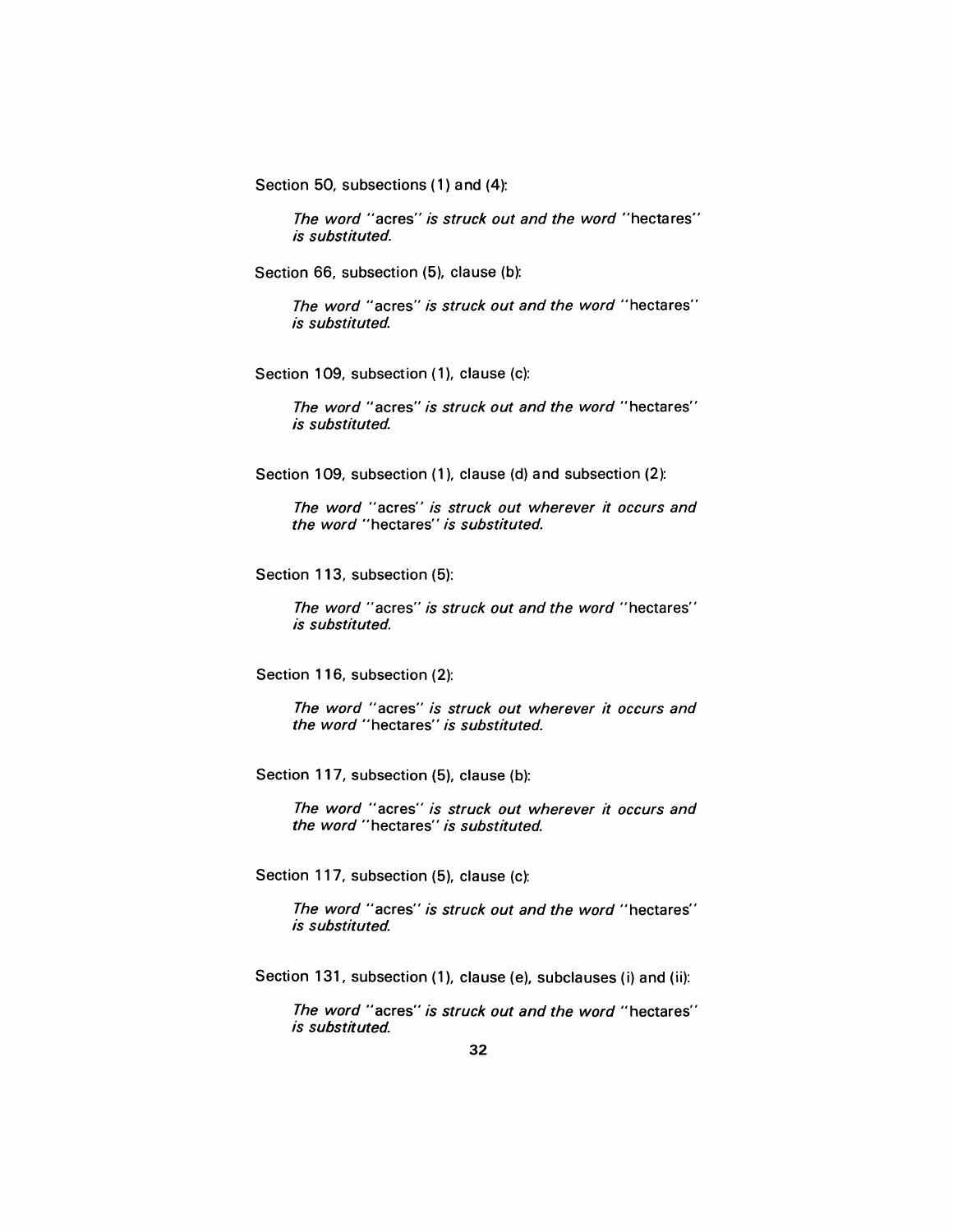Section 133, subsection (1):

The word "acres" is struck out and the word "hectares" is substituted

Section 136, subsection (1), clause (a):

The word "acres" is struck out and the word "hectares" is substituted.

Section 147, subsection (1):

The word "acres" is struck out and the word "hectares" is substituted.

Section 175, subsection (5):

The word "acre" is struck out wherever it occurs and the word "hectare" is substituted.

#### THE LAND TITLES ACT (R.S.A. 1970, c.198)

#### Section 29:

The words "640 acres" are struck out and the words "260 hectares" are substituted.

Section 176, subsection (1), clause (c):

The words "\$1,000 for each acre" are struck out and the words "\$2,500 for each hectare" are substituted.

Section 196, subsection (2):

The words "640 acres" are struck out and the words "260 hectares" are substituted.

Schedule, Forms 11, 13, 16, 19 and 20:

The word "acres" is struck out and the word "hectares" is substituted.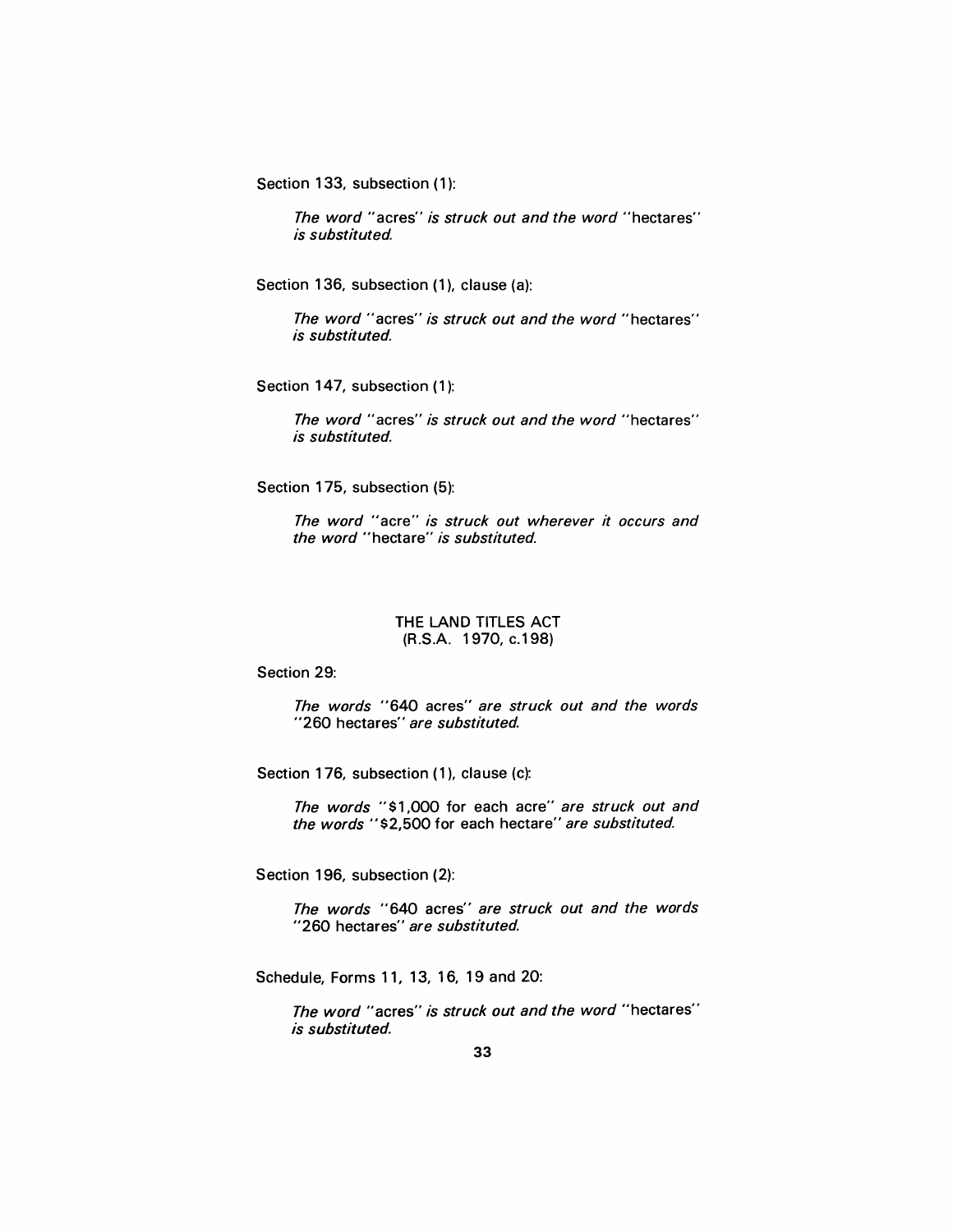# THE LOCAL TAX ARREARS CONSOLIDATION ACT (R.S.A. 1970, c.220)

Section 4, subsection (1), clause (a):

The words "five acres" are struck out and the words "two hectares" are substituted.

# THE MINES AND MINERALS ACT (R.S.A. 1970, c.238)

Section 36:

The words "640 acres, 160 acres or 40 acres" are struck out and the words "260 hectares, 65 hectares or 16 hectares" are substituted.

Section 59, subsection (1):

The words '\$1 an acre" are struck out and the words "\$2.50 per hectare" are substituted.

Section 81:

The words "\$1.25 an acre" are struck out and the words "\$3.00 per hectare" are substituted.

Section 113, subsection (1):

The words "\$1 an acre" are struck out and the words "\$2.50 per hectare" are substituted.

Section 115, clauses (c) and (d):

The word "acreage" is struck out and the word "area" is substituted.

Section 122, subsection (2):

The word "acreage" is struck out and the word "area" is substituted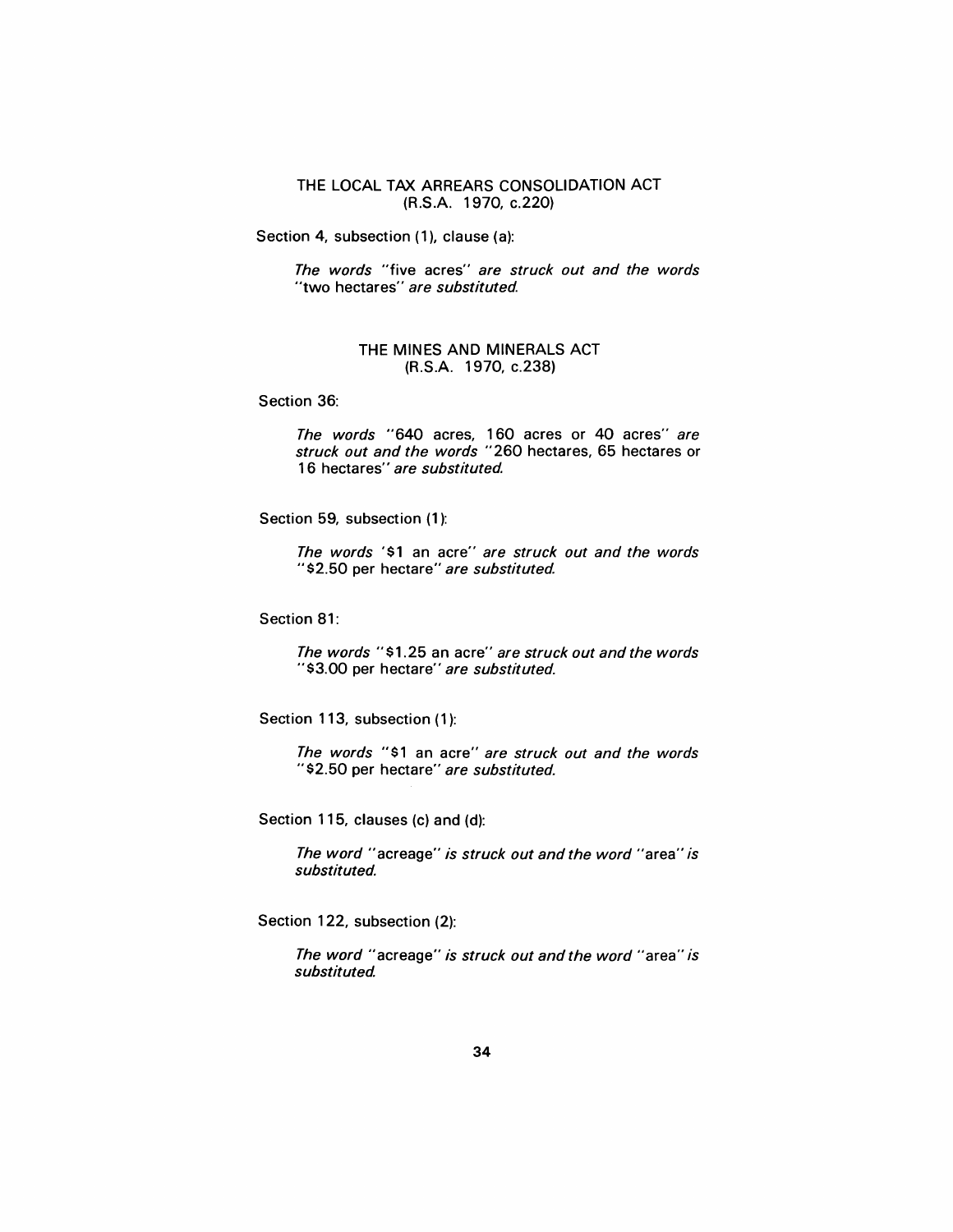Section 122, subsection (3):

The words "as to unproven acreage" are struck out and the words "as to the unproven area" are substituted.

Section 122, subsection (3):

The words "\$10 for each acre" are struck out and the words "\$25 for each hectare" are substituted.

Section 122, subsection (3):

The words "in the unproven acreage" are struck out and the words "in the unproven area" are substituted.

Section 122, subsection (4), subsection (5), clauses (a) and (b) and subsection (6):

The word "acreage" is struck out and the word "area" is substituted.

Section 129, subsection (3):

The words "33 cents an acre" are struck out and the words "80 cents per hectare" are substituted.

Section 131, subsection (5):

The words "33 cents an acre" are struck out and the words "80 cents per hectare" are substituted.

Section 133, clause (a):

The word "acreage" is struck out wherever it occurs and the word "area" is substituted.

> THE MUNICIPAL GOVERNMENT ACT (R.S.A. 1970, c.246)

Section 209.1, subsection (5), clause (b):

The words "50 cents a square foot" are struck out and the words "\$5 per square metre" are substituted.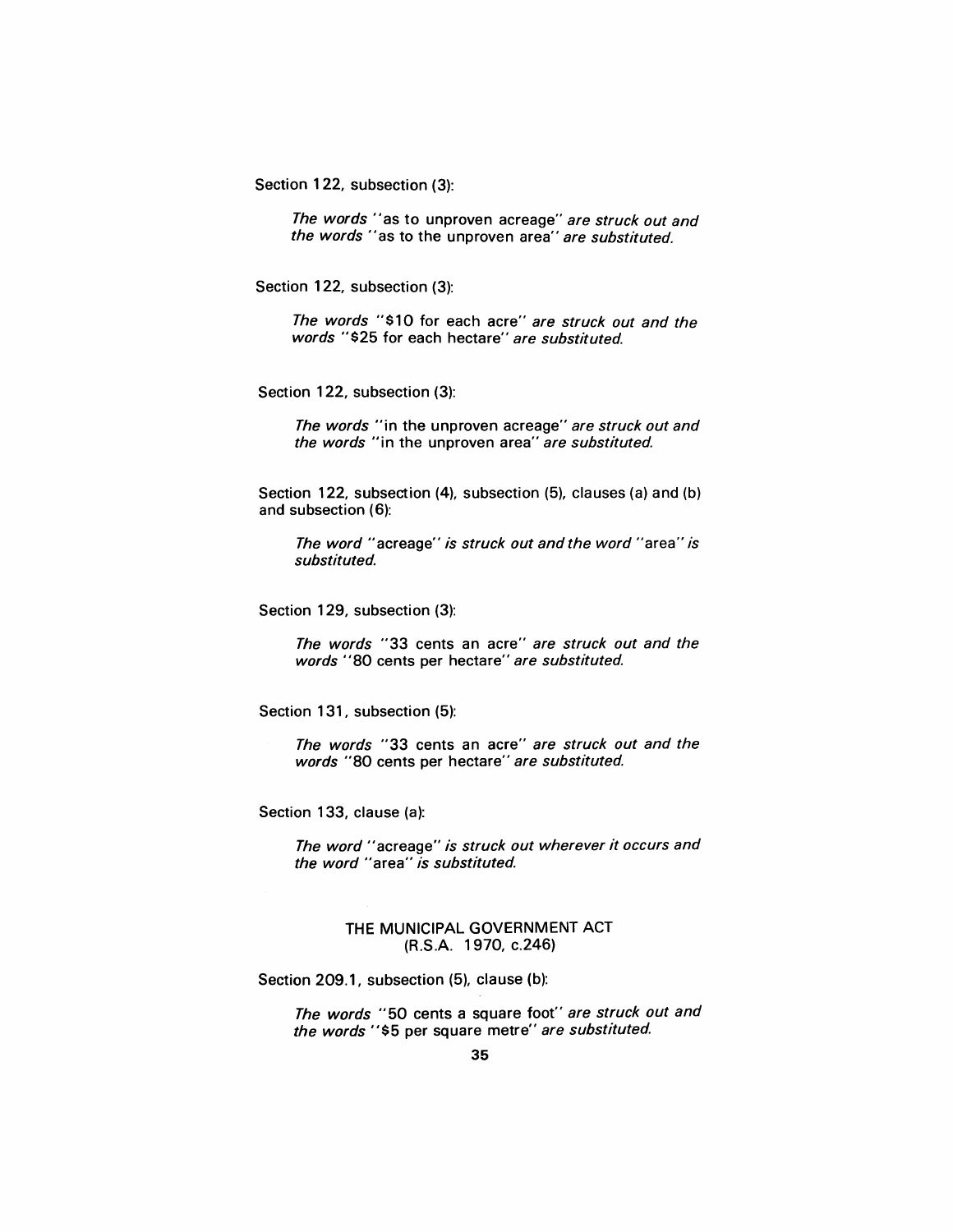Section 242.1, subsection (4), clause (b):

The words "50 cents a square foot" are struck out and the words "\$5 per square metre" are substituted.

Section 242.1, subsection (4), clause (c):

The words "\$2,000 an acre on the gross acreage" are struck out and the words "\$5,000 a hectare on the gross area" are substituted.

> THE MUNICIPAL TAXATION ACT (R.S.A. 1970, c.251)

Section 2, clause 11.1, subclause (i):

The words "20 acres" are struck out wherever they occur and the words "eight hectares" are substituted.

Section 2, clause 11.1, subclause (ii):

The words "20 acres" are struck out and the words "eight hectares" are substituted.

Section 2, clause 11.1:

The words "one acre" are struck out and the words "0.4 hectares" are substituted.

Section 25, subsection (1), clause 5, subclause (i):

The words "one-half acre" are struck out and the words "0.2 hectares" are substituted.

Section 25, subsection (1), clause 5, subclause (ii):

The words "four acres" are struck out and the words "1.6 hectares" are substituted.

Section 25, subsection (1), clause 7:

The words "25 acres" are struck out and the words "10 hectares" are substituted.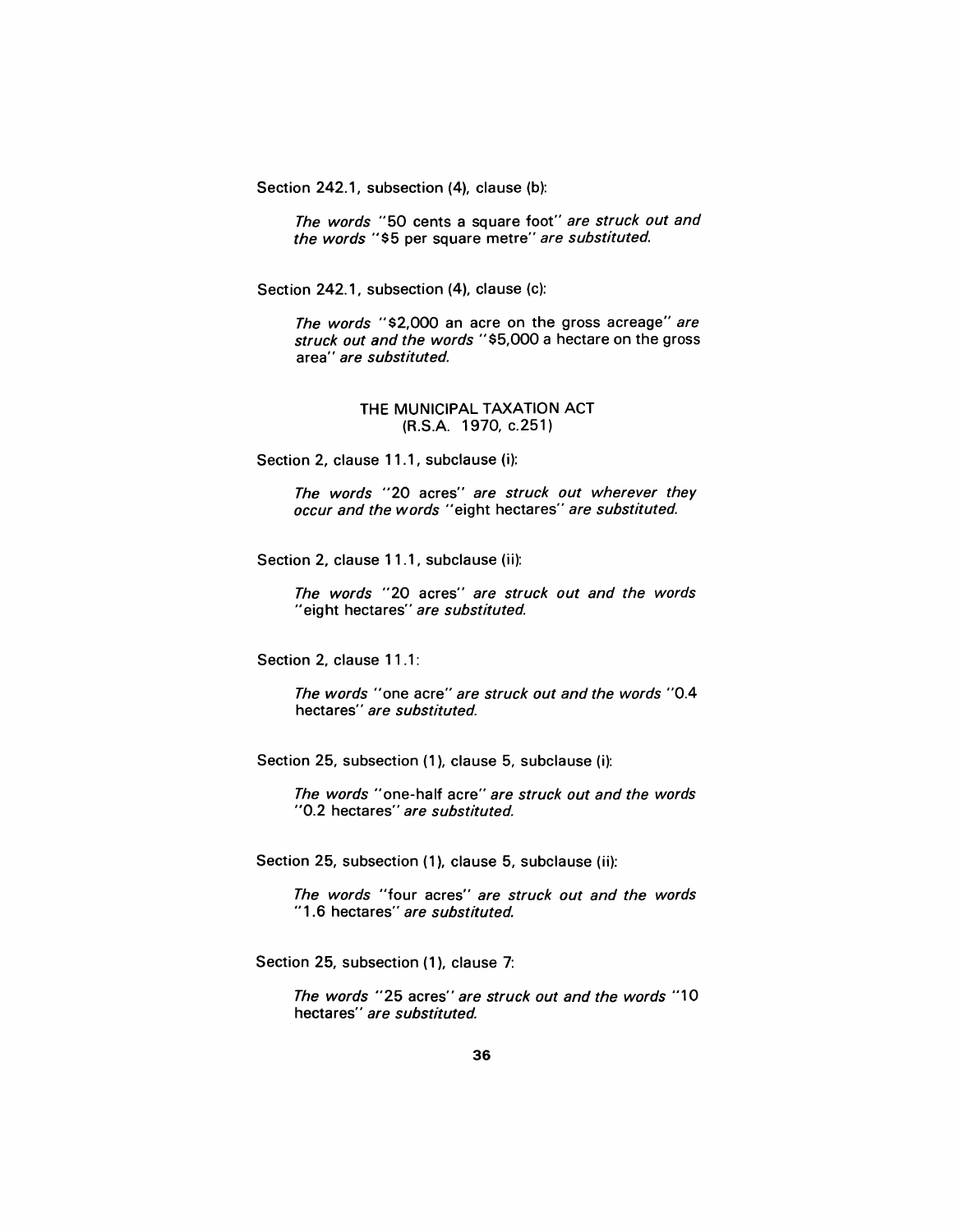Section 26, subsection (1), clause 2:

The words "five acres" are struck out and the words "two hectares" are substituted.

Section 26, subsection (1), clause 7:

The words "20 acres" are struck out and the words "eight hectares" are substituted.

Section 26, subsection (1), clause 7:

The word "acreage" is struck out and the word "area" is substituted.

Section 36, subsection (2), clause (a):

The word "acres" is struck out and the word "hectares" is substituted.

Section 82, subsection (2), clause (d):

The word "foot" is struck out and the word "metre" is substituted.

#### THE PUBLIC LANDS ACT (R.S.A. 1970, c.297)

Section 19, subsection (2):

The words "twelve acres" are struck out and the words "five hectares" are substituted.

Section 19, subsection (3):

The words "six acres" are struck out and the words "2.5 hectares" are substituted.

Section 75, subsection (1):

The words "cordwood for fuel and timber for the construction of" are struck out and the words "wood for fuel and the construction of" are substituted.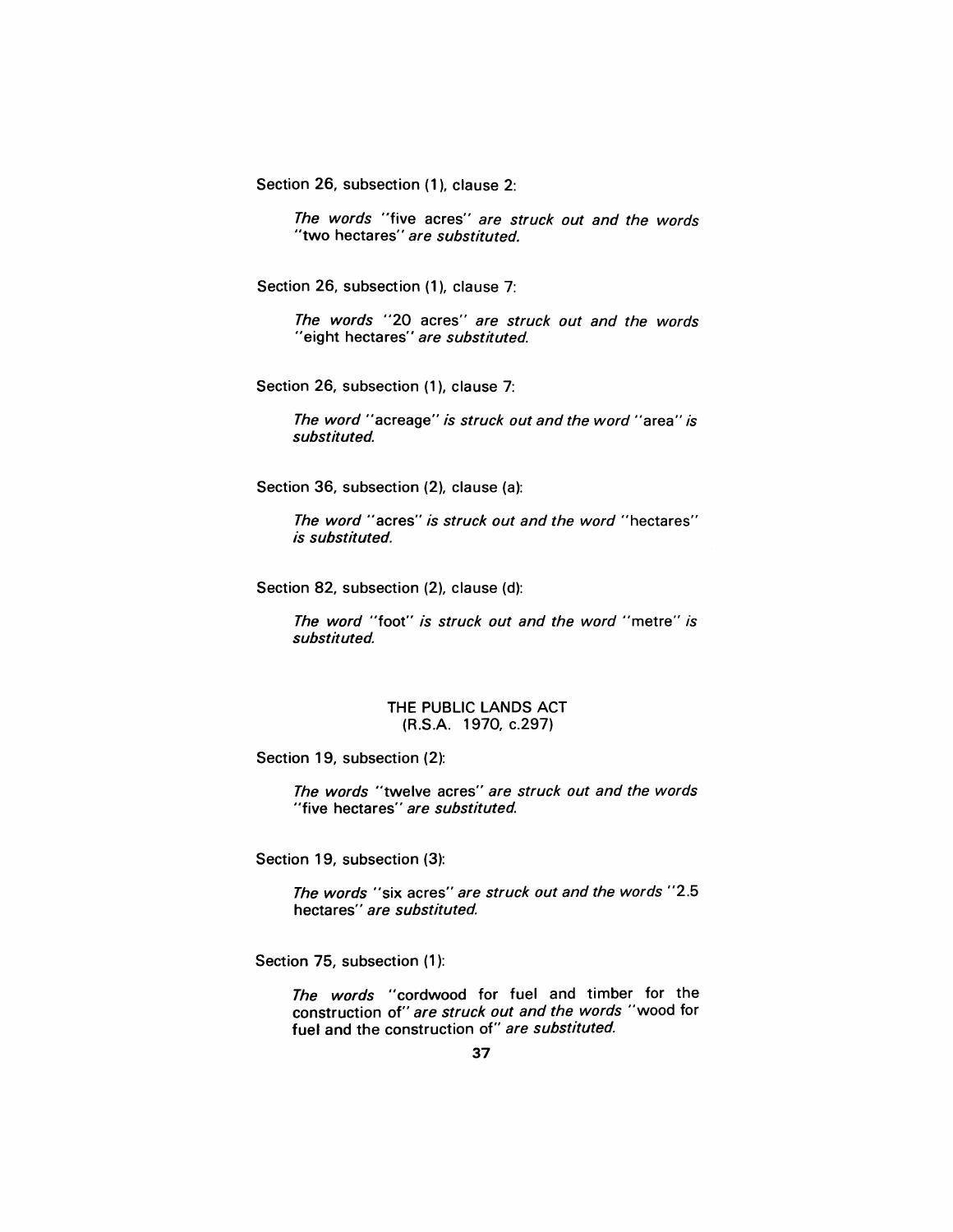Section 82, subsection (3), clause (b):

The words "eighty acres" are struck out and the words "32 hectares" are substituted.

Section 86, subsection (2), clause (a):

The words "twenty-five acres" are struck out and the words "11 hectares" are substituted.

Section 86, subsection (2), clause (b):

The words "fifty and not less than twenty-five acres" are struck out and the words "21 and not less than 11 hectares" are substituted.

Section 86, subsection (2), clause (c):

The words "fifty acres" are struck out and the words "21 hectares" are substituted.

Section 87:

Subsection (1) is struck out and the following substituted:

87. (1) A purchaser of a homestead sale of land not exceeding one quarter-section shall break and seed to crop not less than the following areas in each year:

|                                     | <b>Break Seed to Crop</b> |                        |
|-------------------------------------|---------------------------|------------------------|
| First year                          | 4 hectares                | nil hectare            |
| Second year                         |                           | 4 hectares 4 hectares  |
| Third year                          | 4 hectares                | 8 hectares             |
| Fourth year  4 hectares 12 hectares |                           |                        |
| Fifth year                          |                           | 16 hectares            |
| Sixth year                          |                           | 16 hectares            |
| Seventh year                        |                           | 4 hectares 16 hectares |
| Eighth year                         |                           | 4 hectares 20 hectares |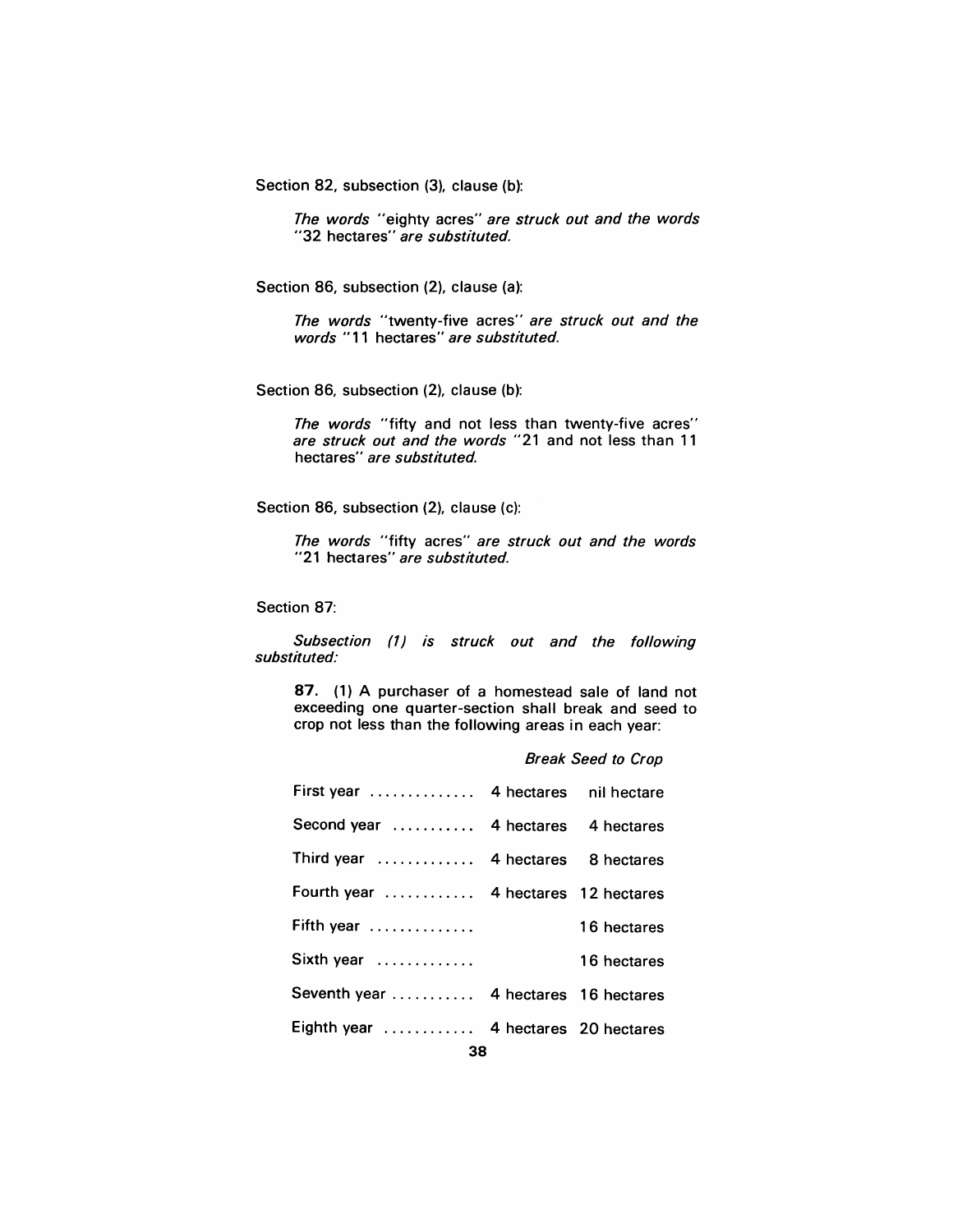| Ninth year           | 24 hectares |
|----------------------|-------------|
| Each year thereafter | 24 hectares |

Section 87, subsection (3):

The word "acreage" is struck out wherever it occurs and the word "area" is substituted.

Section 87, subsection (3):

The word "acreages" is struck out and the word "areas" is substituted.

Section 88, subsection (3):

The words "eighty acres" are struck out and the words "32 hectares" are substituted.

Section 90, clause (a):

The words "twenty-five acres" are struck out and the words "11 hectares" are substituted.

Section 90, clause (b):

The words "fifty and not less than twenty-five acres" are struck out and the words "21 and not less than 11 hectares" are substituted.

Section 90, clause (c):

The words "one hundred but more than fifty acres" are struck out and the words "41 but more than 21 hectares" are substituted.

Section 90, clause (d):

The words "one hundred acres" are struck out and the words "41 hectares" are substituted.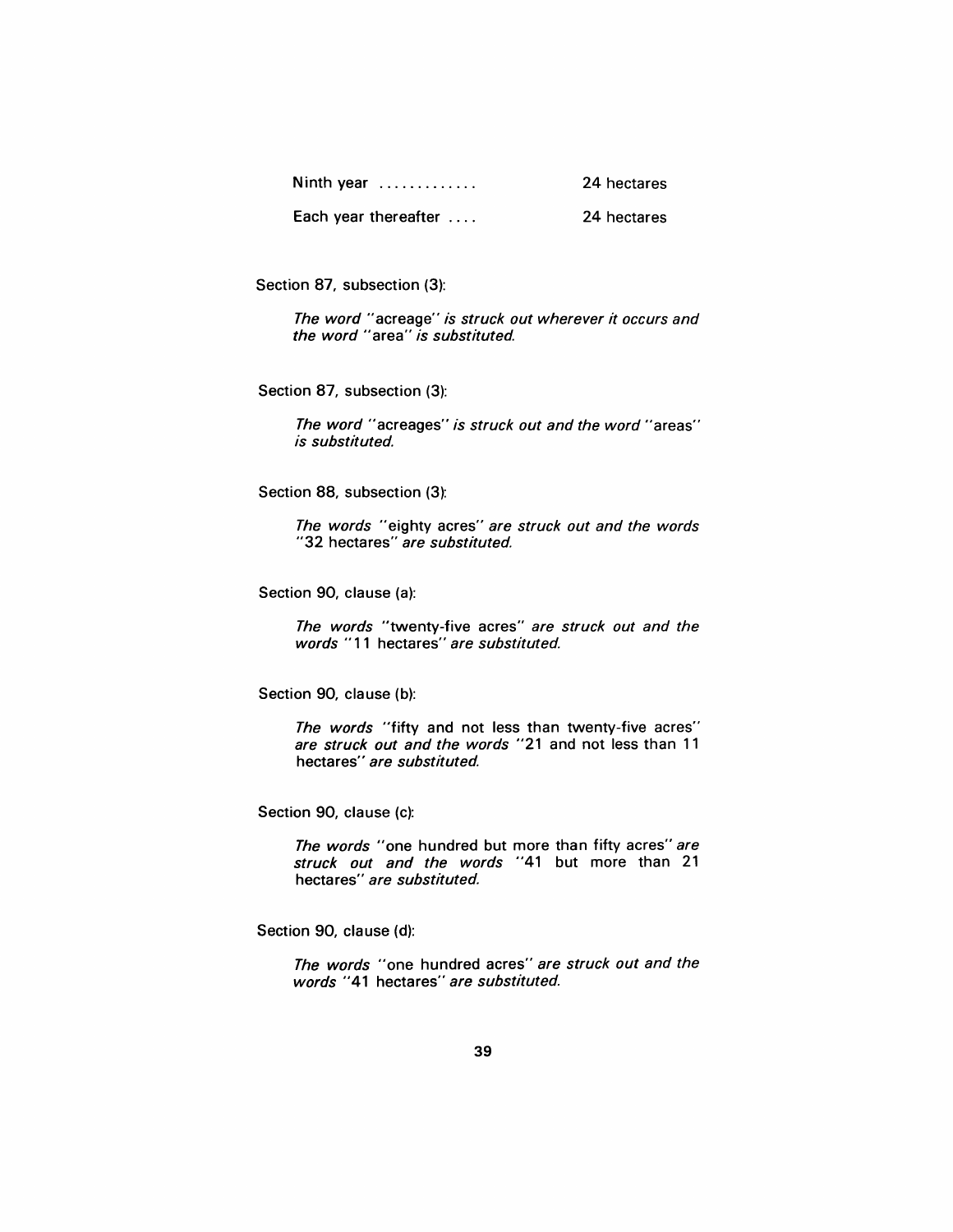Section 101, subsection (2):

The words "two dollars per acre" are struck out and the words "\$5 per hectare" are substituted.

# THE RELIGIOUS SOCIETIES' LANDS ACT (R.S.A. 1970, c.319)

Section 2, subsection (4):

The words *"320* acres" are struck out and the words "130 hectares" are substituted.

# THE SURFACE RIGHTS ACT (S.A. 1972, c.91)

Schedule, Form A:

The word "acreage" is struck out and the word "area" is substituted.

#### THE SURVEYS ACT (R.S.A. 1970, c.358)

Section 12:

The words "one hundred and sixty acres" are struck out and the words *"64.75* hectares" are substituted.

Section 18, subsection (1):

The word "acre" is struck out and the word "hectare" is substituted

Section 19:

The words "forty acres" are struck out and the words "16.19 hectares" are substituted.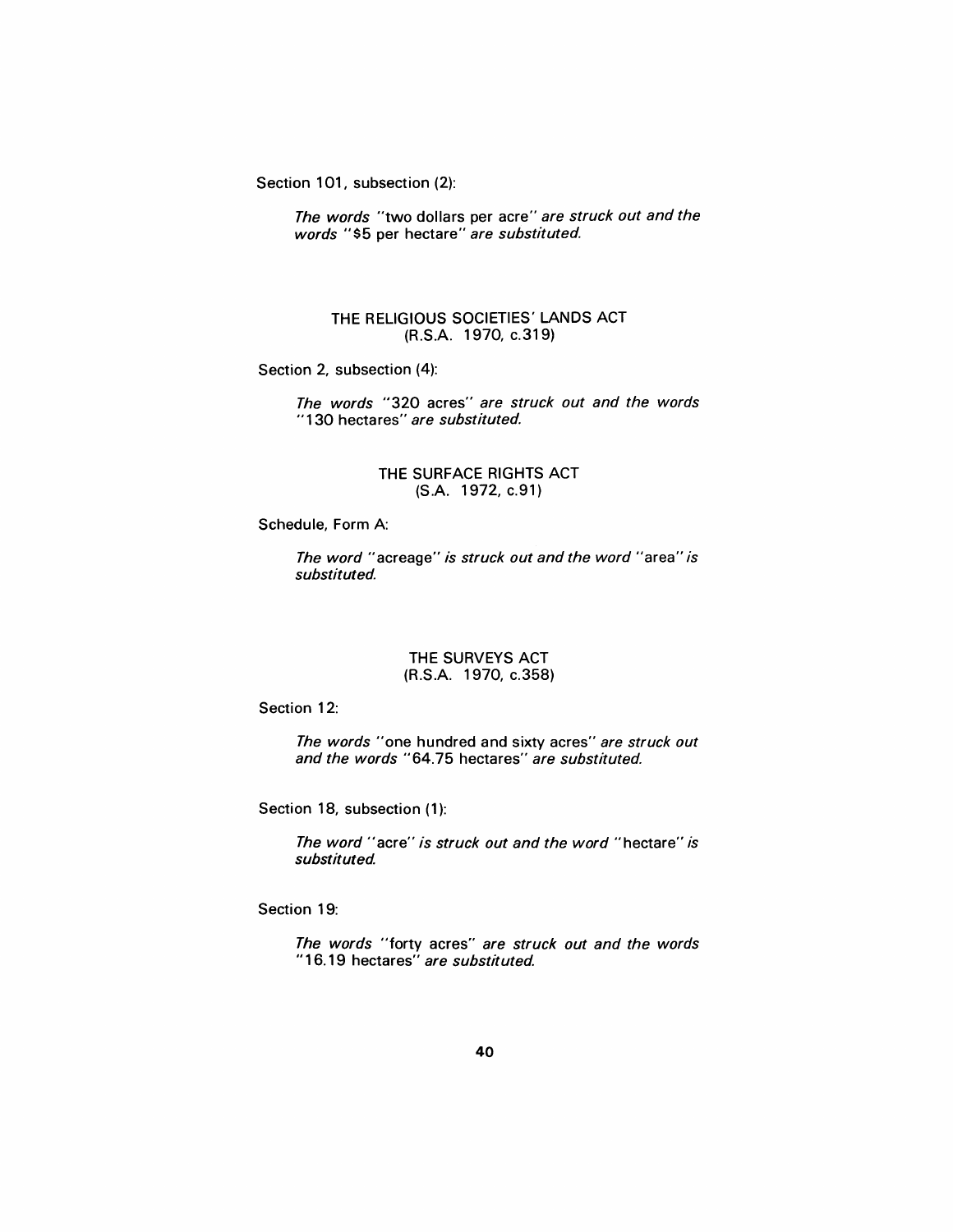# THE WATER RESOURCES ACT (R.S.A. 1970, c.388)

Section 2, subsection (1), clause 7:

The words "one acre" are struck out and the words "0.5 hectares" are substituted.

# THE WEED CONTROL ACT (S.A. 1972, c.96)

Section 18, subsections (1) and (2):

The words "20 acres" are struck out and the words "eight hectares" are substituted.

# THE WILDERNESS AREAS ACT (S.A. 1971, c.114)

Schedule, Wilderness Areas, Ghost River Wilderness Area:

The words "fifty-nine and fourteen hundredths (59.14) square miles" are struck out and the words "153 square kilometres" are substituted.

Schedule, Wilderness Areas, Siffleur Wilderness Area:

The words "one hundred and fifty-nine and thirteen hundredths (159.13) square miles," are struck out and the words "412 square kilometres," are substituted.

Schedule, Wilderness Areas, White G oat Wilderness Area:

The words "one hundred and seventy-one and sixty-five hundredths (171.65) square miles," are struck out and the words "445 square kilometres," are substituted.